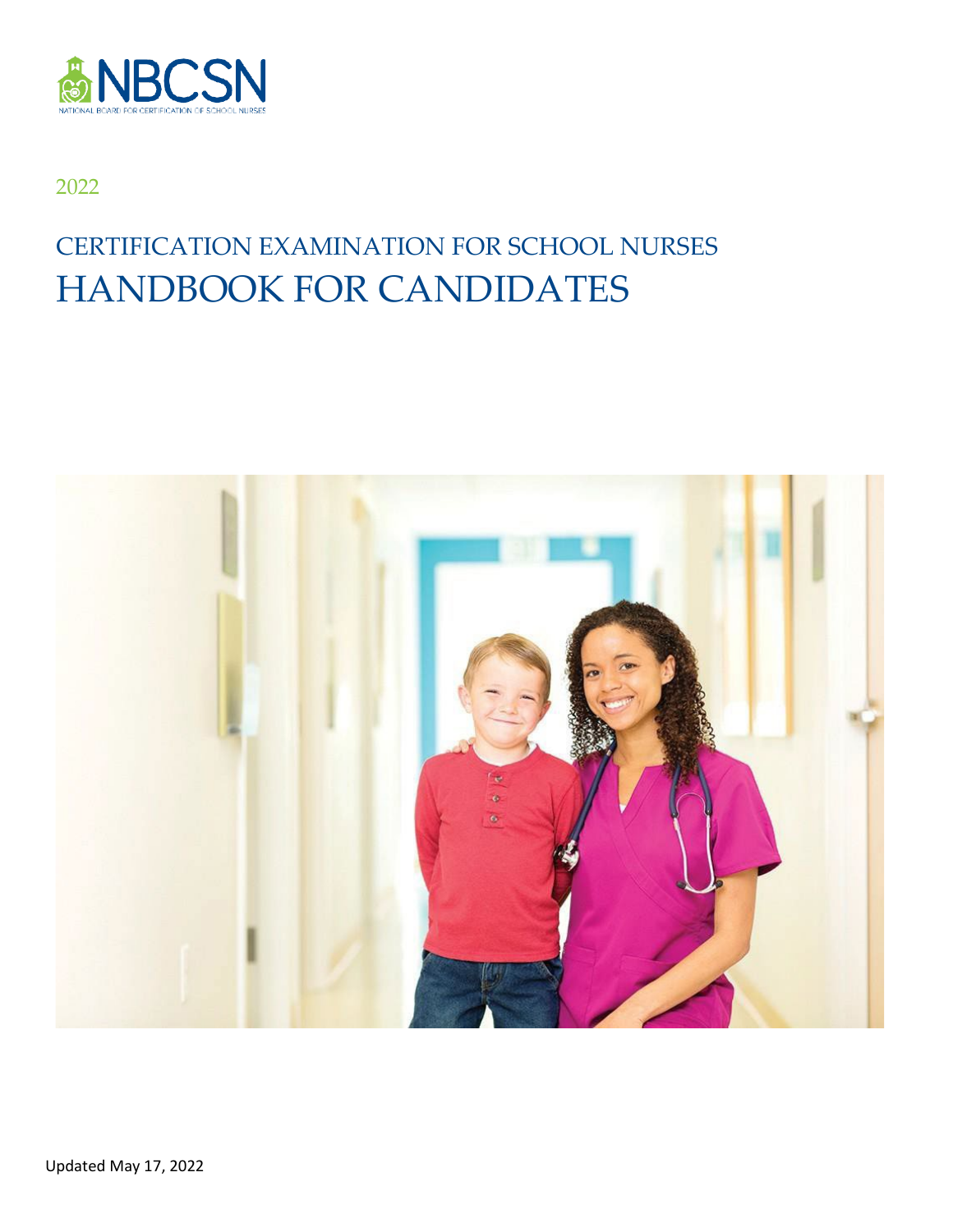# **Examination Dates**

### <https://www.nbcsn.org/news-events/>

This handbook contains necessary information about the Certification Examination for School Nurses. Please retain it for future reference. Candidates are responsible for reading these instructions carefully. This handbook is subject to change.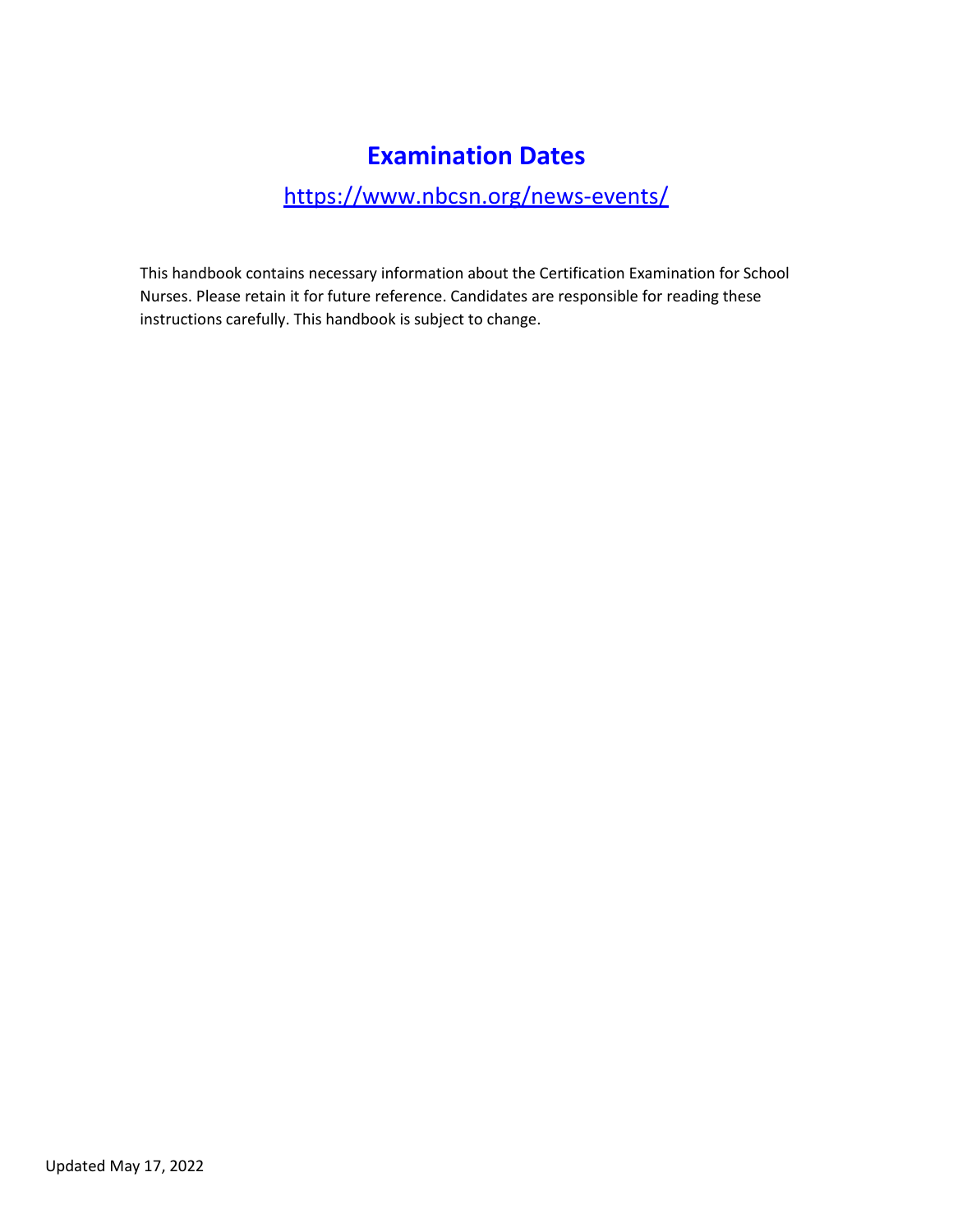# **Table of Contents**

| <b>CERTIFICATION</b>                                              | 3  |
|-------------------------------------------------------------------|----|
| <b>MISSION</b>                                                    | 3  |
| <b>VISION</b>                                                     | 3  |
| <b>PURPOSE</b>                                                    | 4  |
| <b>ELIGIBILITYELIGIBILITY</b>                                     | 4  |
| <b>EXAMINATION PREPARATION</b>                                    | 5  |
| <b>ADMINISTRATION</b>                                             | 5  |
| <b>ATTAINMENT OF CERTIFICATION</b>                                | 6  |
| <b>REVOCATION OF CERTIFICATION</b>                                | 6  |
| <b>APPLICATION PROCEDURE</b>                                      | 6  |
| <b>FEES</b>                                                       | 6  |
| <b>WITHDRAWAL POLICY</b>                                          | 7  |
| <b>EXAMINATION ADMINISTRATION</b>                                 | 8  |
| SCHEDULING YOUR EXAMINATION APPOINTMENT                           | 8  |
| <b>TESTING CENTER INSTRUCTIONS</b>                                | 9  |
| SPECIAL TEST CENTERS, EXCLUDING UNITED STATES AND PARTS OF CANADA | 10 |
| <b>REMOTE PROCTORING</b>                                          | 10 |
| <b>ADA AND OTHER ACCOMMODATIONS</b>                               | 10 |
| <b>ABOUT THE COMPUTER BASED TESTING FORMAT</b>                    | 11 |
| <b>QUESTIONS/COMMENTS</b>                                         | 11 |
| <b>RULES FOR THE EXAMINATION</b>                                  | 11 |
| <b>REPORT OF RESULTS</b>                                          | 12 |
| <b>REEXAMINATION</b>                                              | 12 |
| <b>RECERTIFICATION</b>                                            | 12 |
| <b>CONFIDENTIALITY</b>                                            | 12 |
| <b>CONTENT OF EXAMINATION</b>                                     | 13 |
| <b>CONTENT OUTLINE</b>                                            | 14 |
| <b>TEST BLUEPRINT</b>                                             | 15 |
| <b>SAMPLE EXAMINATION QUESTIONS</b>                               | 19 |
| <b>SUGGESTED RESOURCES</b>                                        | 26 |
| <b>NOTES</b>                                                      | 28 |
|                                                                   |    |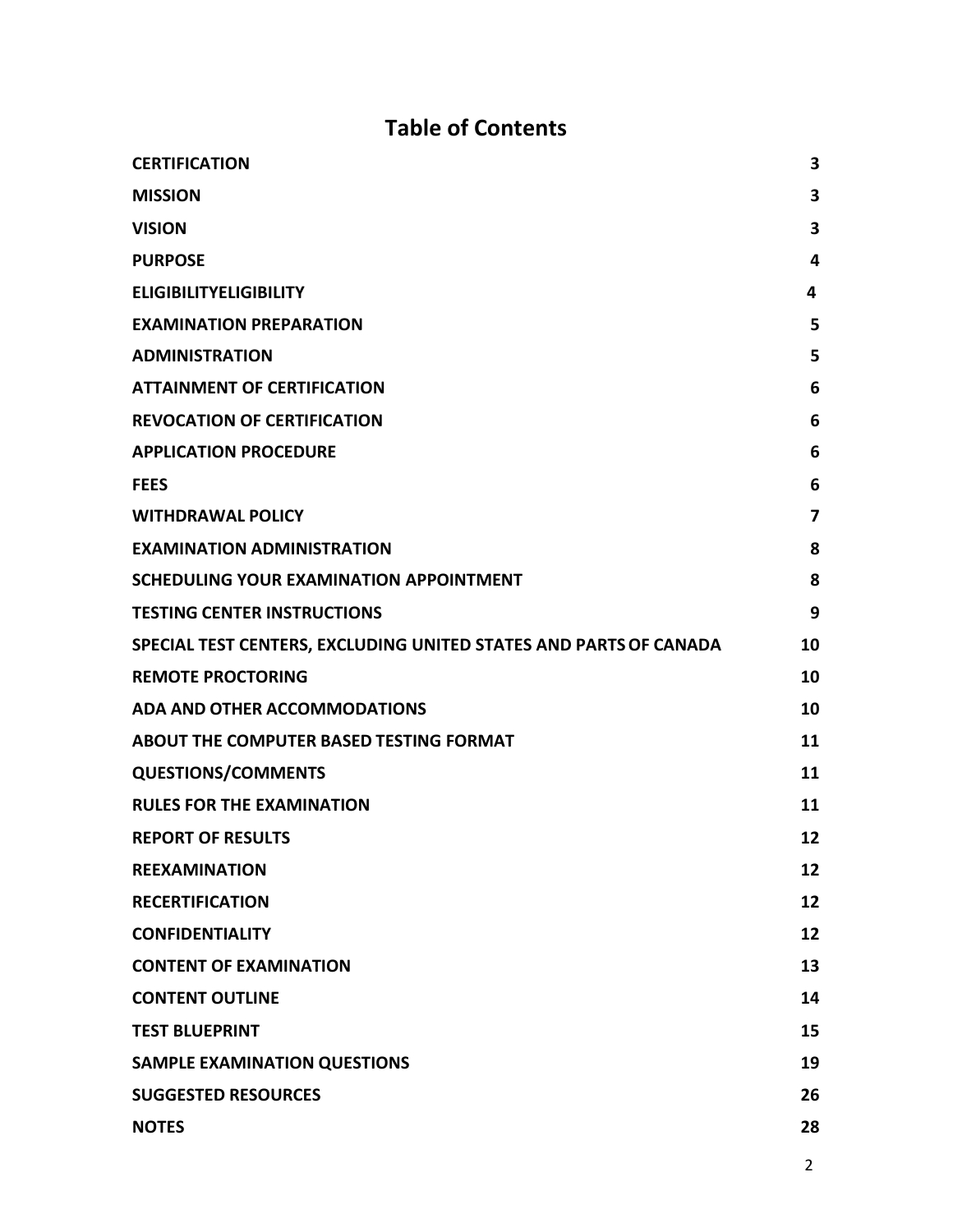### **CERTIFICATION**

<span id="page-3-0"></span>The National Board for Certification of School Nurses, Inc. (NBCSN) endorses the concept of voluntary certification by examination for all school nurses. Certification is one part of a process called credentialing. It focuses specifically on the individual and is an indication of current competence in a specialized area of practice. Board certification in school nursing is highly valued and provides formal recognition of school nursing knowledge and competence. The Nationally Certified School Nurse (NCSN) credential is a personal commitment to higher standards that inspire credibility and confidence.

The NCSN program was granted initial accreditation by the American Board of Nursing Specialties (ABNS) in May 2008 and was reaccredited in 2013 and 2018. ABNS is the standard-setting body for specialty nursing certification programs and offers a very stringent and comprehensive accreditation process. NBCSN demonstrated that it meets the 18 ABNS standards of quality. Briefly stated, this means that a nationally recognized accrediting body has determined that the NCSN credential is based on a valid and reliable testing process and that the structures in place to administer the examinations meet, and even exceed, the standards of the certification industry from a legal, regulatory and association management perspective.

Certification does not end with the successful completion of the examination. In order to maintain the NCSN credential, NCSNs must either document a minimum of continuing education credits in school health issues every five years or retake the examination. This demonstrates a commitment to continued competence.

#### **MISSION**

<span id="page-3-1"></span>The mission of the National Board for Certification of School Nurses, Inc. (NBCSN) is to advance the quality of school health services (school nurse practice) by providing a rigorous national credentialing process, to validate competency based on professional standards.

#### **VISION**

<span id="page-3-2"></span>The vision of NBCSN is to have national certification by NBCSN widely recognized and highly valued by providers, employers, and the public as the standard of excellence for school health services.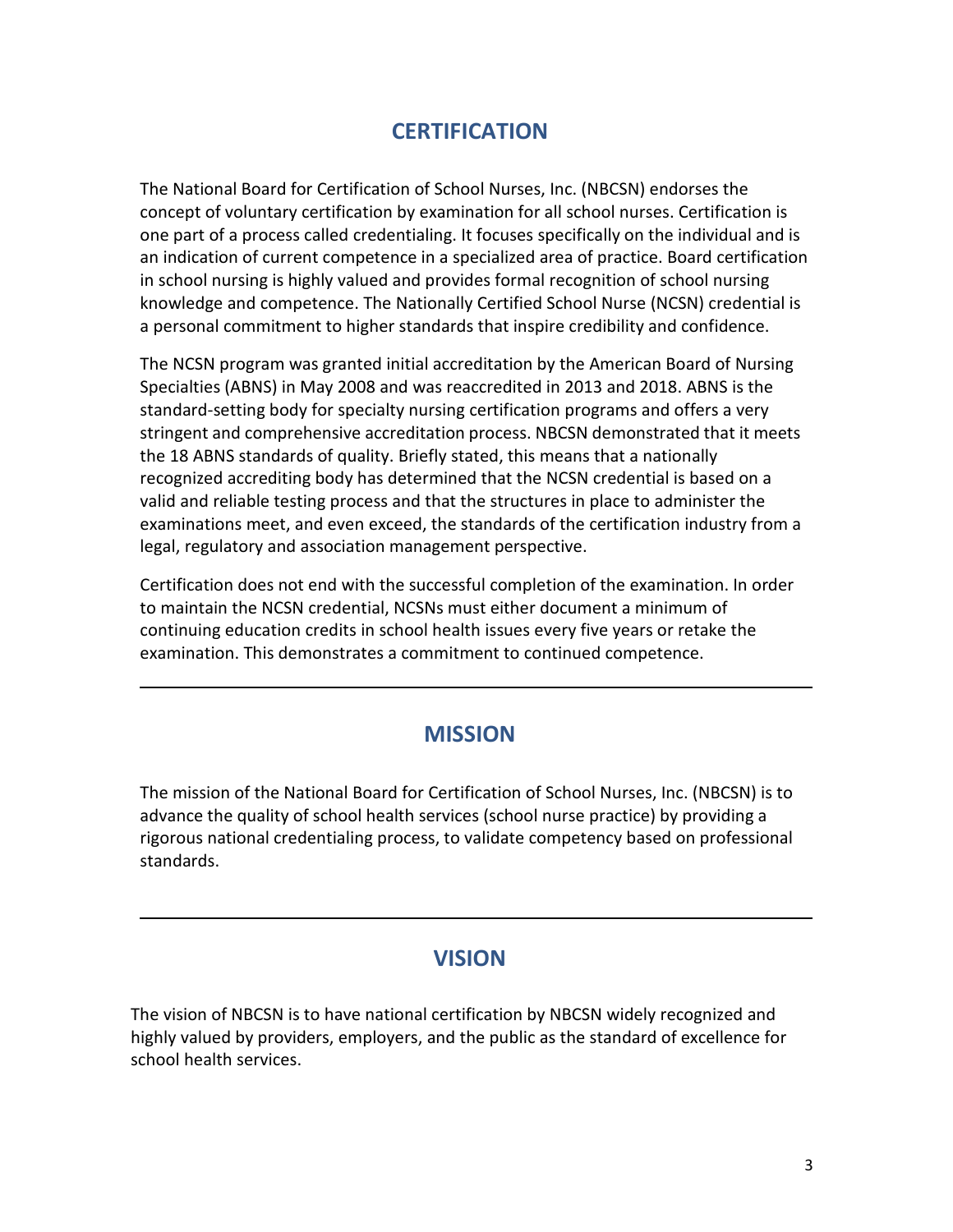## **PURPOSE**

#### <span id="page-4-0"></span>**The purposes of the NBCSN are to:**

- 1. Develop, administer, and evaluate a national certification processfor school nurses that
	- a. Provides recognition to those individuals who meet the eligibility requirements of the NBCSN and pass the National Certification Examination for School Nurses by awarding the credential of National Certified School Nurse (NCSN).
	- b. Establishes and measures the level of knowledge required for certification in school nursing.
	- c. Provides a standard of requisite knowledge required for certification, thereby assisting the employer, public, andmembers of the health professions in the assessment of schoolnurses;
- 2. Develop and evaluate additional mechanisms for professionalcompetence assessment in school nursing;
- 3. Promote continued professional growth in the practice of schoolnursing;
- 4. Assist in the enhancement and communication of knowledge concerning professional testing and competency assessment of school nurses, and;
- 5. Perform such other functions as may be deemed consistent with the foregoing.

# **ELIGIBILITY**

Eligible candidates must:

- 1. Submit a copy of their license as a registered nurse (RN) in one of the United States.
- 2. Submit copy of diploma or transcript (unofficial is acceptable):
	- a. A bachelor's degree or higher **in nursing** or the equivalent in other countries (Applicants who completed their education outside of the U.S. must submit verification of their international credentials obtained through a certified evaluation service.)
		- i. OR
	- b. A master's degree in education with a concentration in school nursing or school health services from an NBCSN approved, accredited institution. **Contact [info@nbcsn.org](mailto:info@nbcsn.org) with information about specific programs (not every program will qualify).**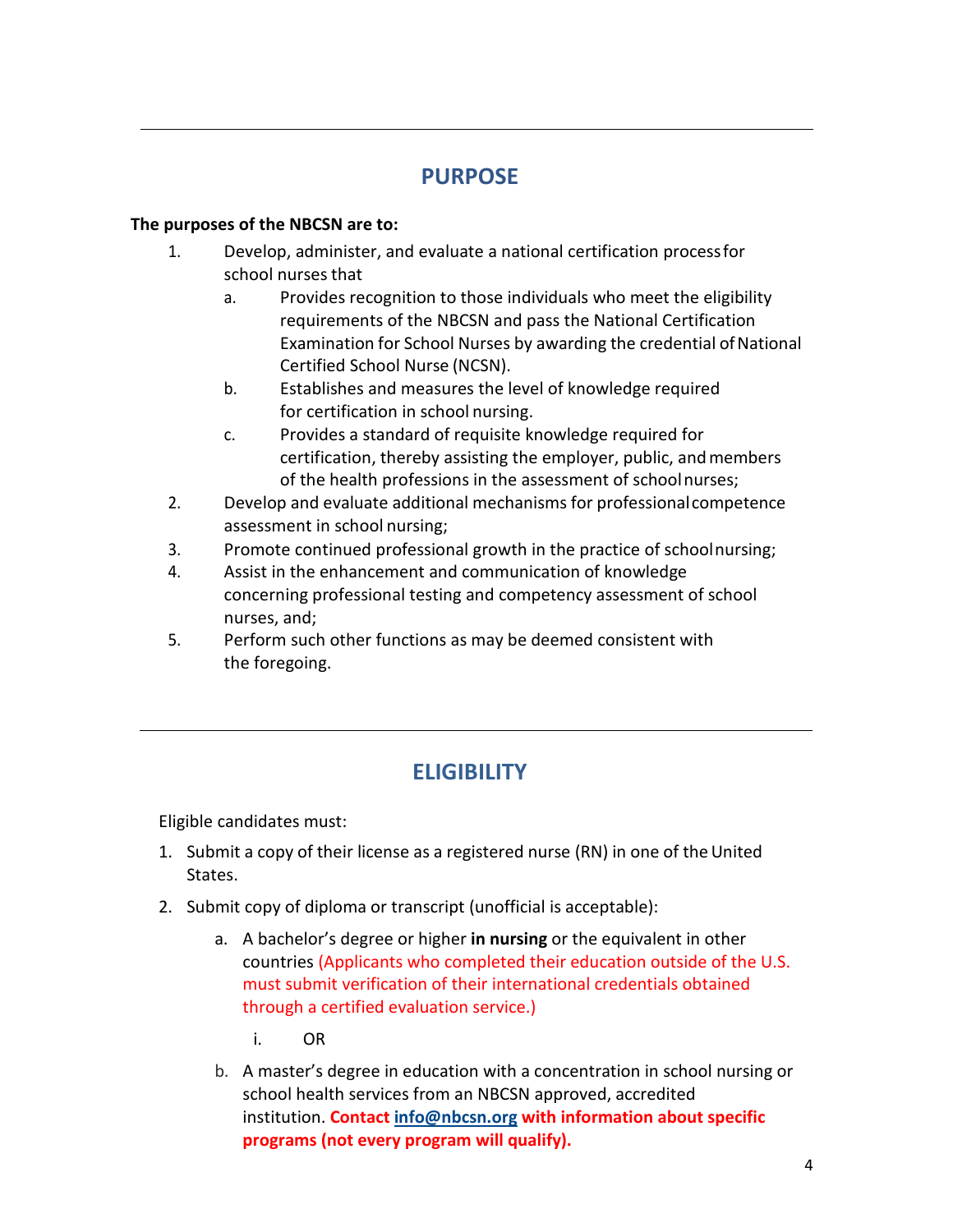- i. OR
- c. Current certification by NBCSN as an NCSN.
- 3. Meet the clinical practice requirements of a minimum of 1,000 hours that have been worked within the three years prior to taking the test. 1,000 hours is roughly equivalent to the hours worked by a full-time school nurse who works at least 6 hours/day for a school year of 180 days documented by a note on letterhead from your supervisor or district official. See below for more information about clinical practice requirements.
- 4. Complete the online application to take the certification examination forschool nurses.
- 5. Pay the required fee.

.

### **ADMINISTRATION**

<span id="page-5-0"></span>The Certification Program is sponsored by the National Board for Certification of School Nurses, Inc. (NBCSN). The Certification Examination for School Nurses is administered for NBCSN by:

#### **Association Headquarters**

1120 Route 73, Suite 200 Mt. Laurel, NJ 08054

Questions concerning the examination should be referred to Association Headquarters at 833.276.0986 or [info@nbcsn.org.](mailto:info@nbcsn.org.)

#### **EXAMINATION PREPARATION**

Please see the Exam Prep page on the NBCSB website for information on available examination preparation materials. There is no requirement to purchase or use any of the recommended materials. <https://www.nbcsn.org/ncsn/the-exam/exam-prep/>

Please note that the suggestions on the NBCSN website are not exhaustive, and review will not guarantee success for every candidate. NBCSN only publishes the revised *School Nursing Certification Review* book (2020) and two practice tests, and recommends the NurseBuilders programs. NBCSN does not endorse any specific study guide or program. No study materials can guarantee that you will pass the national NCSN exam.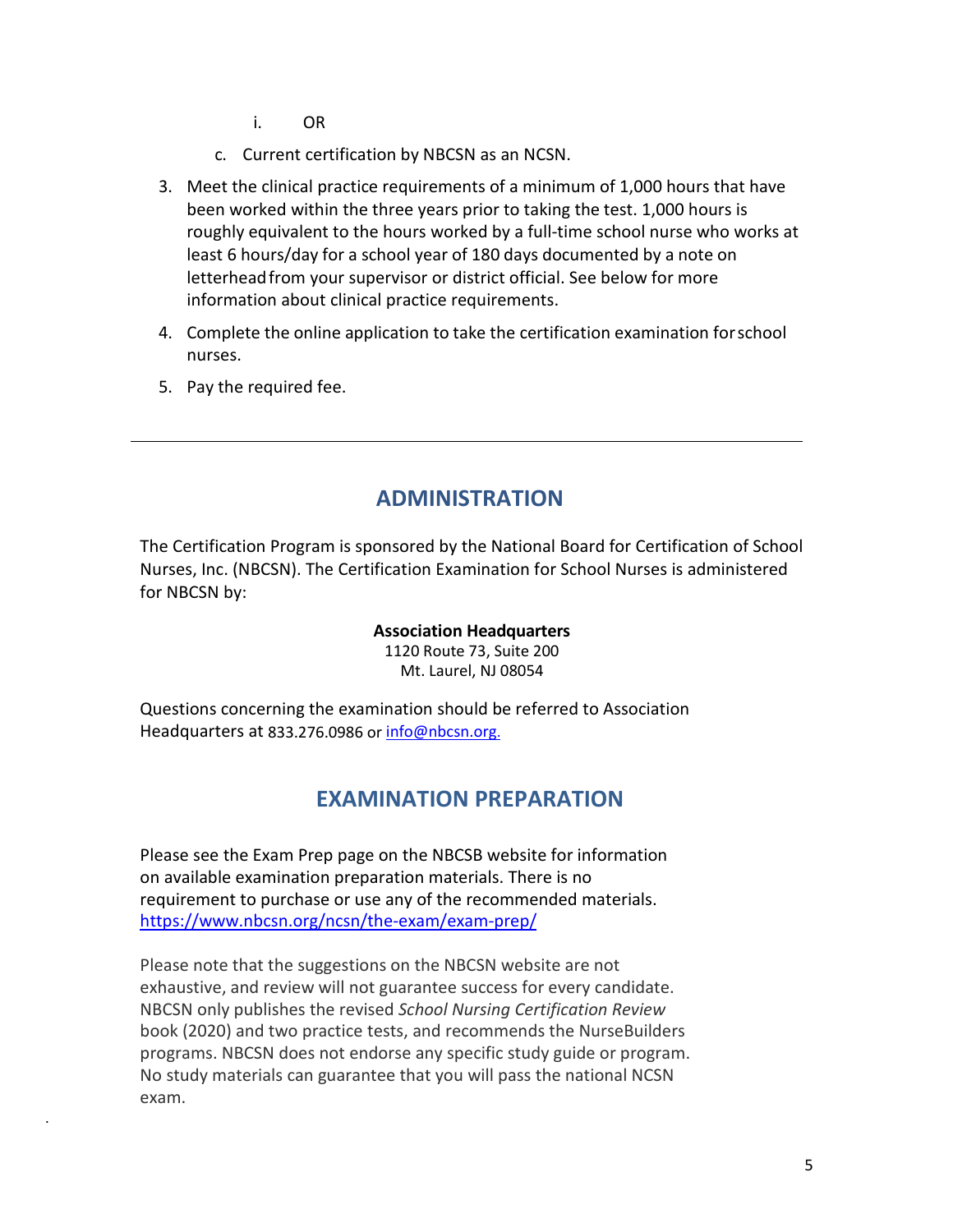### **ATTAINMENT OF CERTIFICATION**

<span id="page-6-0"></span>Eligible candidates who pass the Certification Examination for School Nurses are eligible to use the registered credential NCSN after their names and will receive a certificate from NBCSN. A registry of Certified School Nurses will be maintained by NBCSN and may be reported in its publications.

School nurse certification is valid for a period of five years at which time the candidate must retake and pass the Certification Examination for School Nurses or meet current continuing education requirements in order to retain certification.

# **REVOCATION OF CERTIFICATION**

Certification may be revoked for any of the following reasons:

- 1. Falsification of an Application, credentials, or documentationpertaining thereof.
- 2. Revocation of current Registered Nurse license.
- 3. Misrepresentation of certification status.

#### **Any misrepresentation may be reported to the appropriate state board of nursing.**

NBCSN provides the appeal mechanism for challenging revocation of Board Certification. It is the responsibility of the individual to initiate this process by directing any questions, complaints or concerns in writing, to the President for Board consideration within 30 days of the incident.

### <span id="page-6-1"></span>**APPLICATION PROCEDURE**

Complete the application for the Certification Examination for School Nurses from the NBCSN websit[e www.nbcsn.org/apply.](http://www.nbcsn.org/apply)

Read and follow the directions on the Application and in this Handbook for Candidates.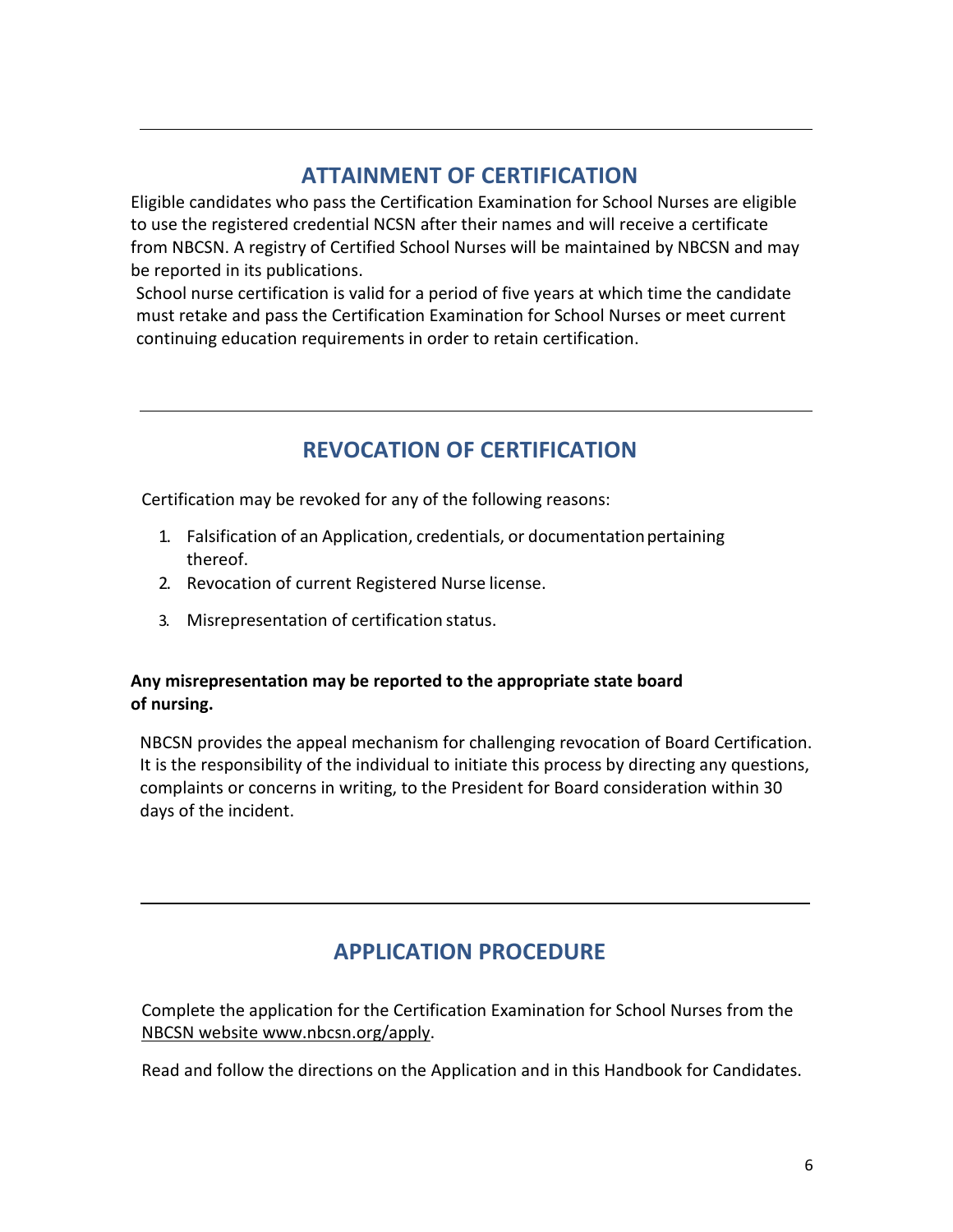#### **FEES**

Application Fee for the Certification Examination for School Nurses as of January 1, 2022 (Visa, MasterCard, and American Express):

- \$370.00 Early Bird rate (In place from date application window opens until 2 weeks prior to application deadline)
- \$390 Regular rate (In place during the last two weeks of the application window)
- Any application submitted after the deadline will be assessed and \$100 late fee in addition to the regular fee.

### **WITHDRAWAL POLICY**

### <span id="page-7-0"></span>**Changing Test Appointment within the Testing Window**

1. If it is **30 days prior** to your scheduled appointment, you may reschedule yourtest appointment for no fee. To do so, you must complete two steps:

a. Contact Prometric and cancel your original appointment.

b. Reschedule your appointment with Prometric to another date withinyour testing window.

2. If it is **between 29 and 5 days prior** to your scheduled appointment, you may reschedule your testing appointment for a \$50 fee payable to Prometric. You must complete two steps:

- a. Contact Prometric and cancel your original appointment.
- b. Reschedule your appointment with Prometric. The \$50 fee will becharged each time you reschedule your appointment.

3. If it is **5 days prior** to your scheduled appointment, you are unable to reschedule.You must appear and sit for the exam or all fees will be forfeited.

### **Withdrawal from Exam**

- 1. If it is **30 days or more prior** to your scheduled appointment or end of the testing window, you may withdraw your test appointment for a \$75 fee. To do so, you must complete two steps:
	- a. Contact Prometric and cancel your original appointment.
	- b. Withdraw your application by logging into your NBCSN account and completingthe withdrawal request. \$75 of your exam fee is non-refundable.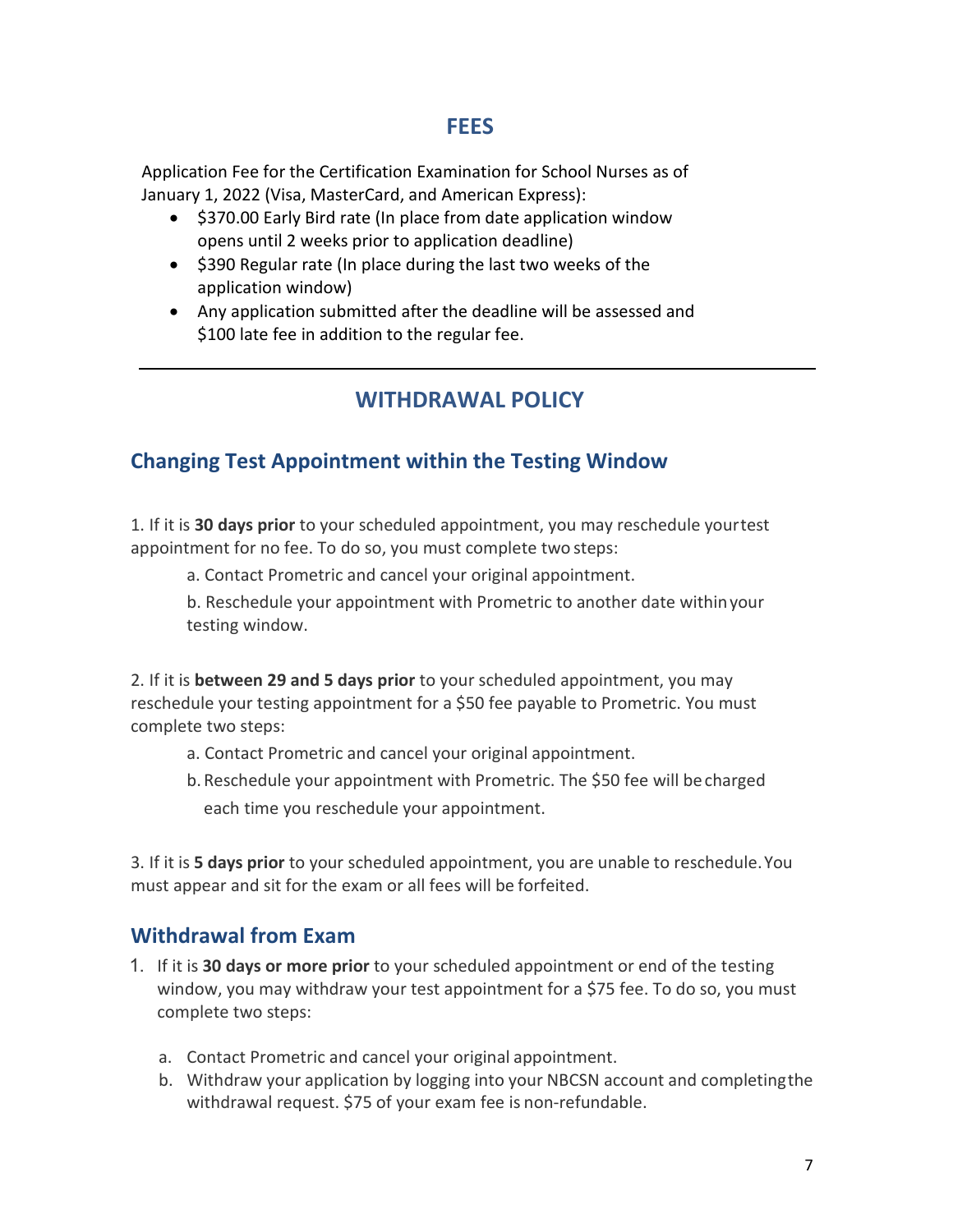- 2. If you are between **29 and 5 days prior** to the end of the testing window ortest date you may withdraw from the exam for a \$125 fee. You must complete two steps:
	- a. Contact Prometric and cancel your original appointment. A fee of \$50 willbe charged.
	- b. Withdraw your application by logging into your NBCSN account and completingthe withdrawal request. \$75 of your exam fee is non-refundable.
- 3. If you are 5 days prior to end of your testing window or test date, you are unable to withdraw. You must appear and sit for the exam or all fees will be forfeited.

### **Late for Testing Appointment / No Show**

The entire testing fee is forfeited for candidates who are more than 15 minutes late for a test appointment or who fail to appear for an appointment.

#### **Exam Retake**

If you need to retake the NBCSN exam, you may reapply during any subsequent exam session after the end of your testing window. The retake fee is the same as the regular exam.

# **EXAMINATION ADMINISTRATION**

<span id="page-8-0"></span>The Certification Examination for School Nurses is administered during an established one month testing periods (spring, summer and fall) on a daily basis, Monday through Saturday, excluding holidays, at computer-based testing facilities managed by Prometric.

Prometric has several hundred testing sites in the United States, as well as Canada. Scheduling is done on a first-come, first-serve basis. You will not be able to schedule your examination appointment until you have received an Authorization to Test.

Testing also available through Remote Proctoring – see information below.

### **SCHEDULING YOUR EXAMINATION APPOINTMENT**

<span id="page-8-1"></span>Once NBCSN has processed your application and determined that you have met all eligibility requirements, we will notify you via email with your Authorization To Test (ATT). Your ATT email will include all of the information you need to schedule your testing date and location within your testing window. You cannot schedule your exam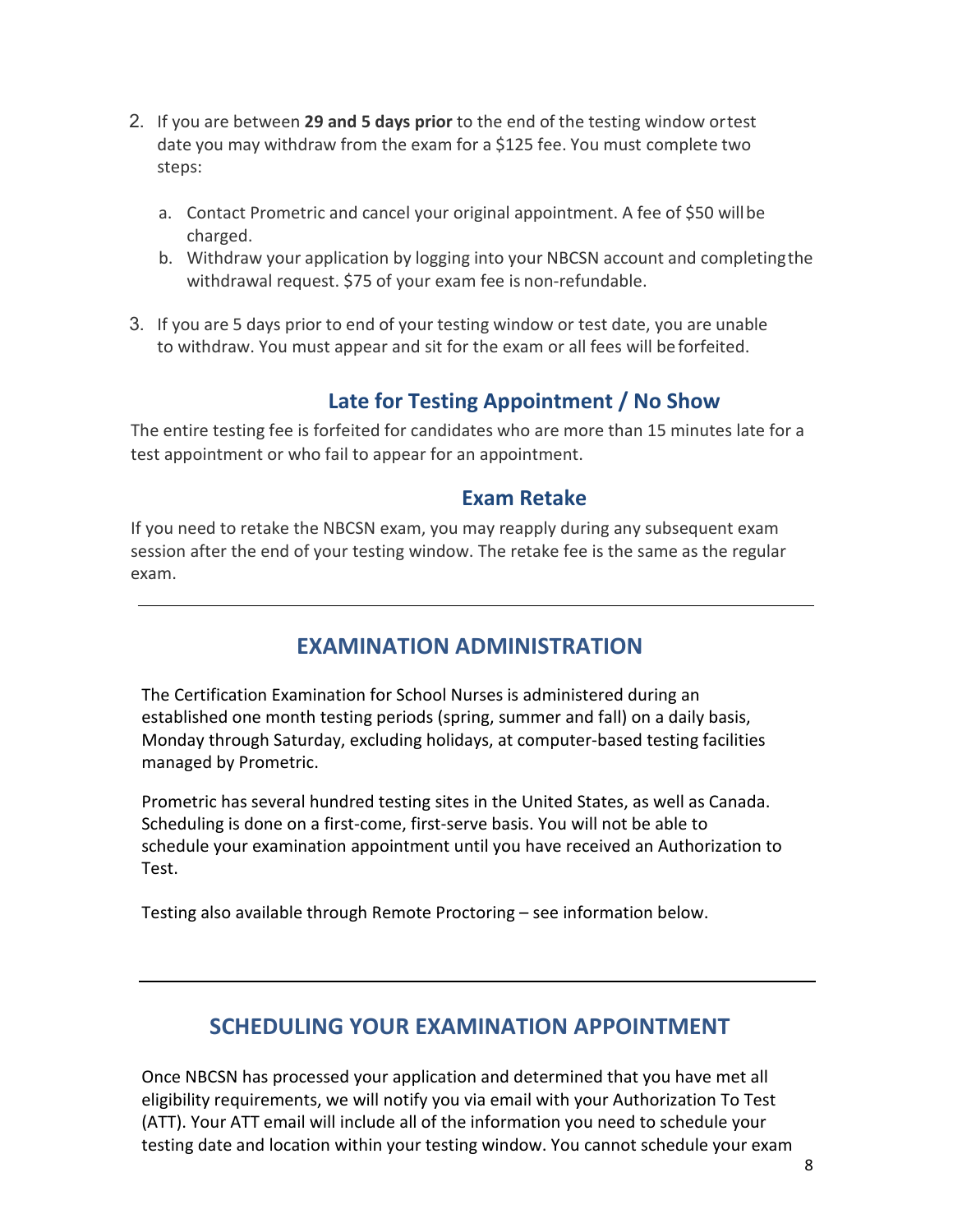until you receive this ATT communication. If you have not received your ATT within one week of submitting your application, contact NBCSN at 833.276.0986 or [info@nbcsn.org.](mailto:info@nbcsn.org.)

Appointment times are available on a first-come, first-serve basis. We recommend you schedule your appointment as soon as you receive your ATT email in order to maximize your chance of testing at your preferred location and on your preferred date. It is your responsibility to contact Prometric at [http://www.prometric.com to s](http://www.prometric.comto/)chedule the exam appointment.

# **TESTING CENTER INSTRUCTIONS**

<span id="page-9-0"></span>Plan to arrive at your exam site 30 minutes prior to your appointment time. It is highly recommended that you become familiar with the location of the testing site prior tothe testing date. Please plan for weather, traffic, parking and any security requirements that are specific to the testing location. Failure to arrive at your scheduled appointment on time may result in the cancellation of your appointment.

You must present a current government issued photo identification that contains your SIGNATURE. These are three acceptable forms of identification:

- Driver's license
- Passport
- Military ID

**The name you use to register for the exam must exactly match the name on your ID. If the testing center administrator questions your identification, you may be asked for additional proof of identity.**

# **SPECIAL TEST CENTERS, EXCLUDING UNITED STATES AND PARTS OF CANADA**

<span id="page-9-1"></span>It may be possible to establish a special testing center to take a paper and pencil examination in your own country. A request for special testing can be sent to [info@nbcsn.org](mailto:certification@nbcsn.orgor) or by calling 833.276.0986. All requests must be received eight (8) weeks prior to the beginning of the testing window.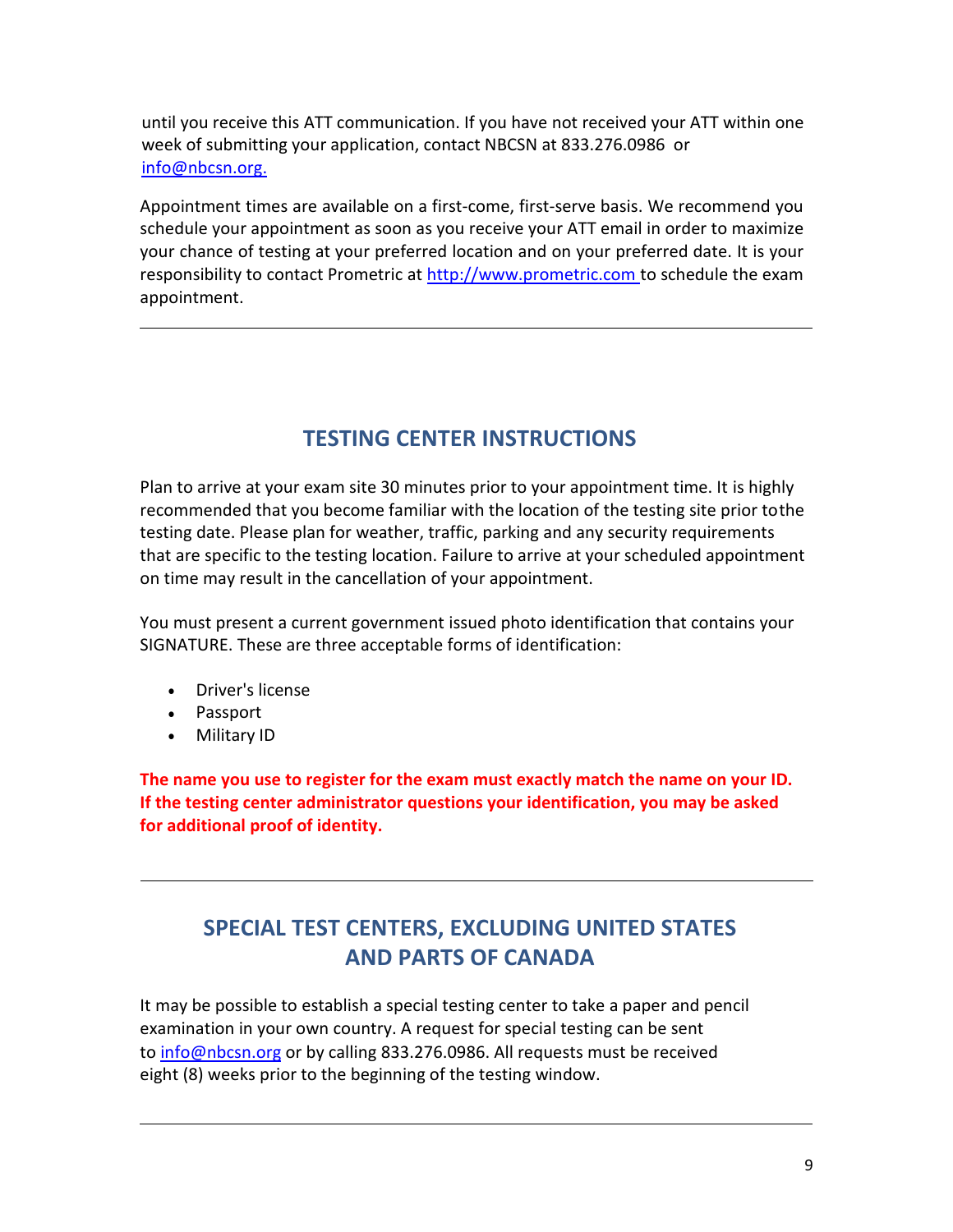#### <span id="page-10-0"></span>**REMOTE PROCTORING**

NBCSN is excited to announce that you are now able to schedule and sit for your exam from the safety of your home!

Working with our exam administration partner, Prometric, we have implemented a remote proctoring solution that is available to all candidates.

You will need a camera, microphone, quiet and well-lit room, and clean area if you wish to utilize this testing solution.

To prepare for your exam session, we recommend the following:

**ProProctor User Guide** (MAC users please see specific instructions for settings requirements on page 11) – [click here.](https://www.prometric.com/sites/default/files/2019-10/PrometricProUserGuide.pdf)

**View the informational Remote Proctoring Webinar** [here](https://us02web.zoom.us/rec/share/7u9IM-mzr1xISa-WyHuceq8HIITLX6a8hHMbqacIzU4vxytot6CF5ODNn_Bqi0oI?startTime=1592337771000)

#### **A copy of the slides from the webinar can be found [here](https://www.nbcsn.org/wp-content/uploads/2020/06/Remote-Testing-Slides-FINAL-DECK.pdf)**

Carefully read the Remote Proctoring Regulations and adjust your testing environment accordingly – [click here for the user guide.](https://www.prometric.com/sites/default/files/2019-10/PrometricProUserGuide.pdf)

Prior to your exam launch, install the ProProctor Application, and perform a System Check [– click](https://rpcandidate.prometric.com/Home/SystemCheck)  [here.](https://rpcandidate.prometric.com/Home/SystemCheck)

If anyone is looking to contact Prometric to schedule or reschedule an exam for test center or remote proctoring.

The direct link is [https://www.prometric.com/test-takers/search/nbcsn](https://nam10.safelinks.protection.outlook.com/?url=https%3A%2F%2Fwww.prometric.com%2Ftest-takers%2Fsearch%2Fnbcsn&data=02%7C01%7C%7Cedb69dbbe3b74b4a6f1c08d8148739f3%7C84df9e7fe9f640afb435aaaaaaaaaaaa%7C1%7C0%7C637281918304575811&sdata=5whxDqt8qXn%2BGeEa8dLOkX%2FndJI28JnD54wzxlMvhLk%3D&reserved=0)

### **ADA AND OTHER ACCOMMODATIONS**

<span id="page-10-1"></span>Special testing arrangements will be made for individuals with special needs. There is a section on the application where you can request accommodations for special needs, and provide details on your requirements.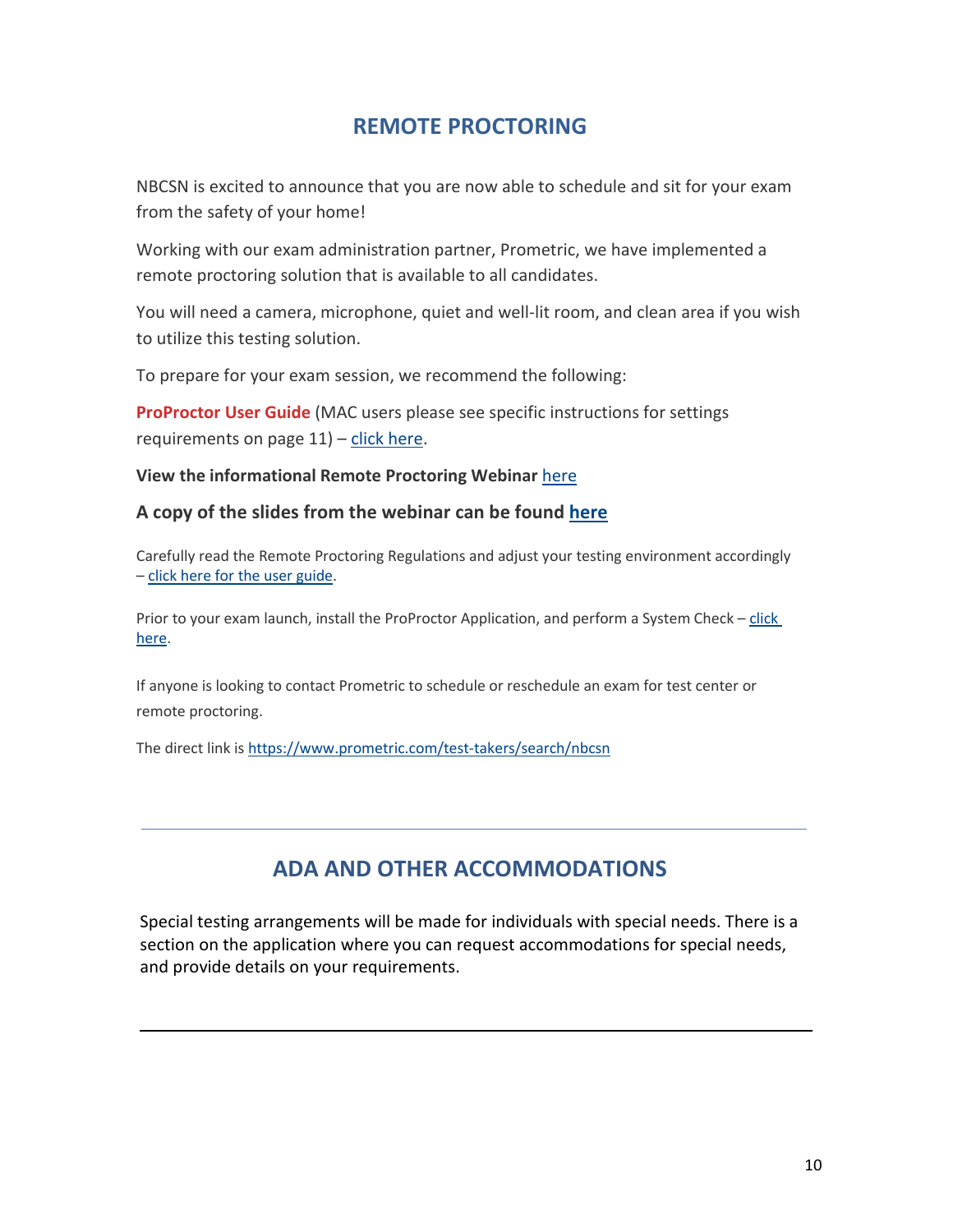### **ABOUT THE COMPUTER BASED TESTING FORMAT**

The NCSN exam has been formatted for the computer since 2007. Questions are displayed, one at a time, on the computer screen. The answers to any item may be changed at anytime during the testing session. None of the answers are submitted until the candidate completes the exam or designates "SUBMIT" on the last screen of the examination. After that time, the answers for any item my not be changed.

### **QUESTIONS/COMMENTS**

<span id="page-11-0"></span>NBCSN provides a mechanism for answering candidate questions and responding to comments or challenges made by a candidate. It is the responsibility of the candidate to initiate this process in writing within 30 days of the receipt of the examination results or within 30 days of the incident, whichever is sooner. All questions/comments should be directed to NBCSN with the exception of those concerning the administration of the examination or the testing site which should be referred to Prometric (http://www.prometric.com).

#### **RULES FOR THE EXAMINATION**

- <span id="page-11-1"></span>1. Simple calculators are permitted, but calculators must be small (hand held or smaller), noiseless, cordless, and tapeless, and must have no printing capability, expansion capability, or alphanumeric keyboards or displays. A calculator is also available on the computer screen. Calculators includedin cell phones and other electronic devices are not allowed.
- 2. Electronic devices, including but not limited to, cell phones, pagers, Bluetooth type devices, MP3 players such as iPods, cameras, voice recorders, laptop computers and tablets cannot be used during the examination and must be turned off.
- 3. No papers, books or reference materials may be taken into or removed from the examination room.
- 4. No questions concerning content of the examination may be asked during the testing period. The candidate should read carefully the directions that are provided on screen at the beginning of the examinationsession.
- 5. Candidates are prohibited from leaving the testing room while their examination is in session, with the sole exception of going tothe restroom.
- 6. Unless prior permission has been granted for you to bring a beverage or a snack to the test center due to a medical need (see Special Needs on page7) you cannot bring food or beverages to the test center.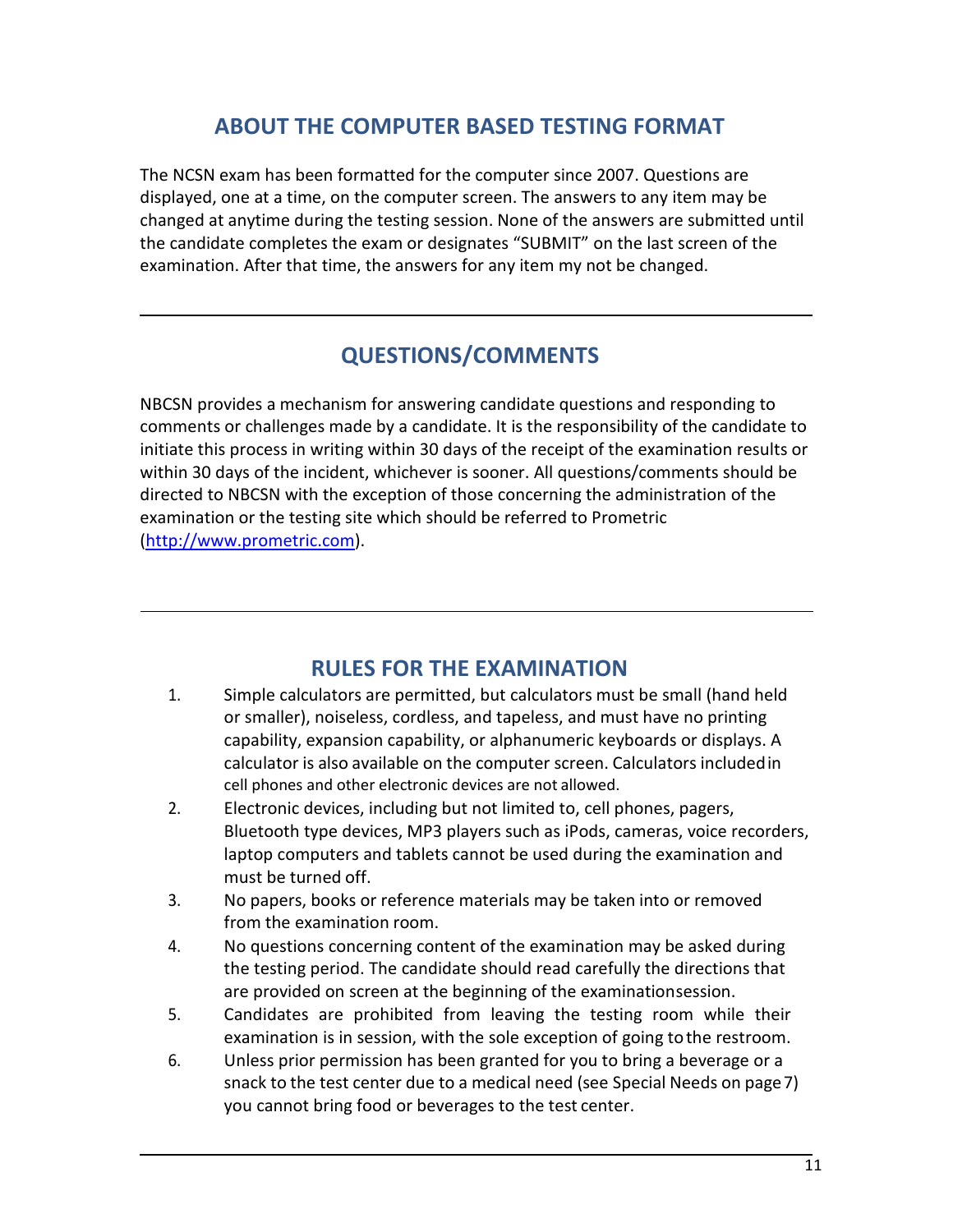#### **REPORT OF RESULTS**

<span id="page-12-0"></span><https://www.nbcsn.org/resources/obtaining-results/>

### **RE-EXAMINATION**

<span id="page-12-5"></span><span id="page-12-1"></span>Eligible candidates may take the Certification Examination for School Nurses as often as desired upon filing of a new Application and payment of fees. There is no limit to the number of times the examination may be repeated.

### **RECERTIFICATION**

<span id="page-12-2"></span>To maintain NCSN status, recertification by examination or continuing education is required every five years. Information about the requirements for recertification can be found on the NBCSN website at [https://www.nbcsn.org/ncsn/recertification.](https://www.nbcsn.org/ncsn/recertification)

**It is the responsibility of the NCSN must keep his or her contact information up-to- date with NBCSN (address, telephone and email) in order to receive the reminder notices sent out in advance of a candidate's recertification date and to avoid an additional fee for submitting a late application.**

#### **CONFIDENTIALITY**

- <span id="page-12-3"></span>1. NBCSN will release the individual test scores ONLY to the individual candidate. State or other jurisdictions previously authorized by the candidate for state certification purposes will receive notification of Pass/Fail status ofthe applicant.
- 2. Any questions concerning test results should be referred to NBCSN.
- 3. A registry of Nationally Certified School Nurses will be maintained by NBCSN and may be reported in its publications.
- <span id="page-12-4"></span>4. NBCSN will provide a letter to the employer regarding the Pass/Fail status, at the written request of the candidate.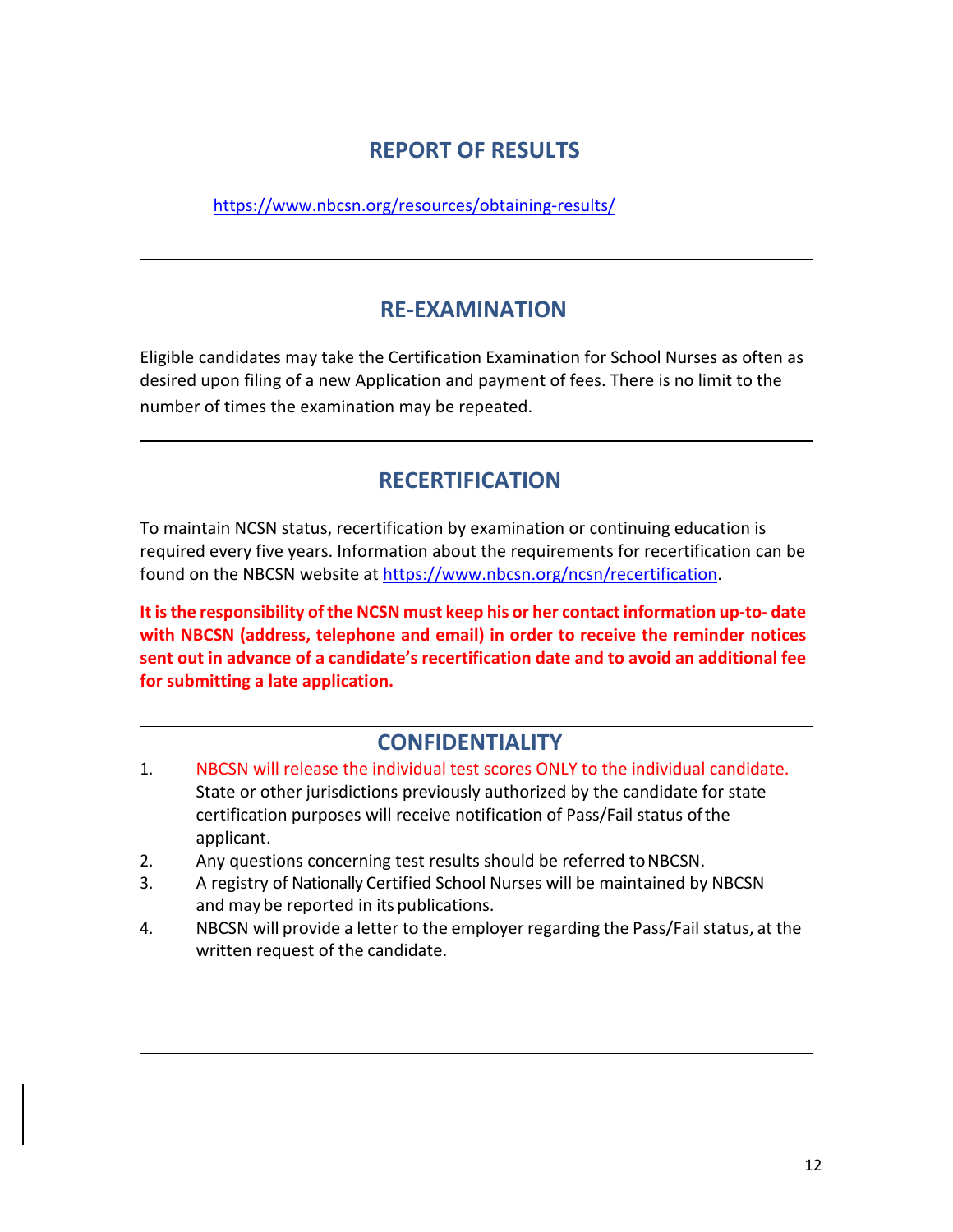### **CONTENT OF EXAMINATION**

- 1. The Certification Examination for School Nurses is a computer-based examination composed of a maximum of 200 multiple choice, objective questions with a total testing time of four (4)hours.
- 2. The content for the examination is described in the Content Outline starting on page 14.
- 3. The questions for the examination are obtained through a rigorous process of item writing and item review from individuals with expertise in school nursing and school health issues and are evaluated on a regular basis for construction, accuracy, and appropriateness by the NBCSN.
- 4. NBCSN, with the advice and assistance of Prometric, prepares the examination.
- 5. The Certification Examination for School Nurses will be weightedin approximately the following manner: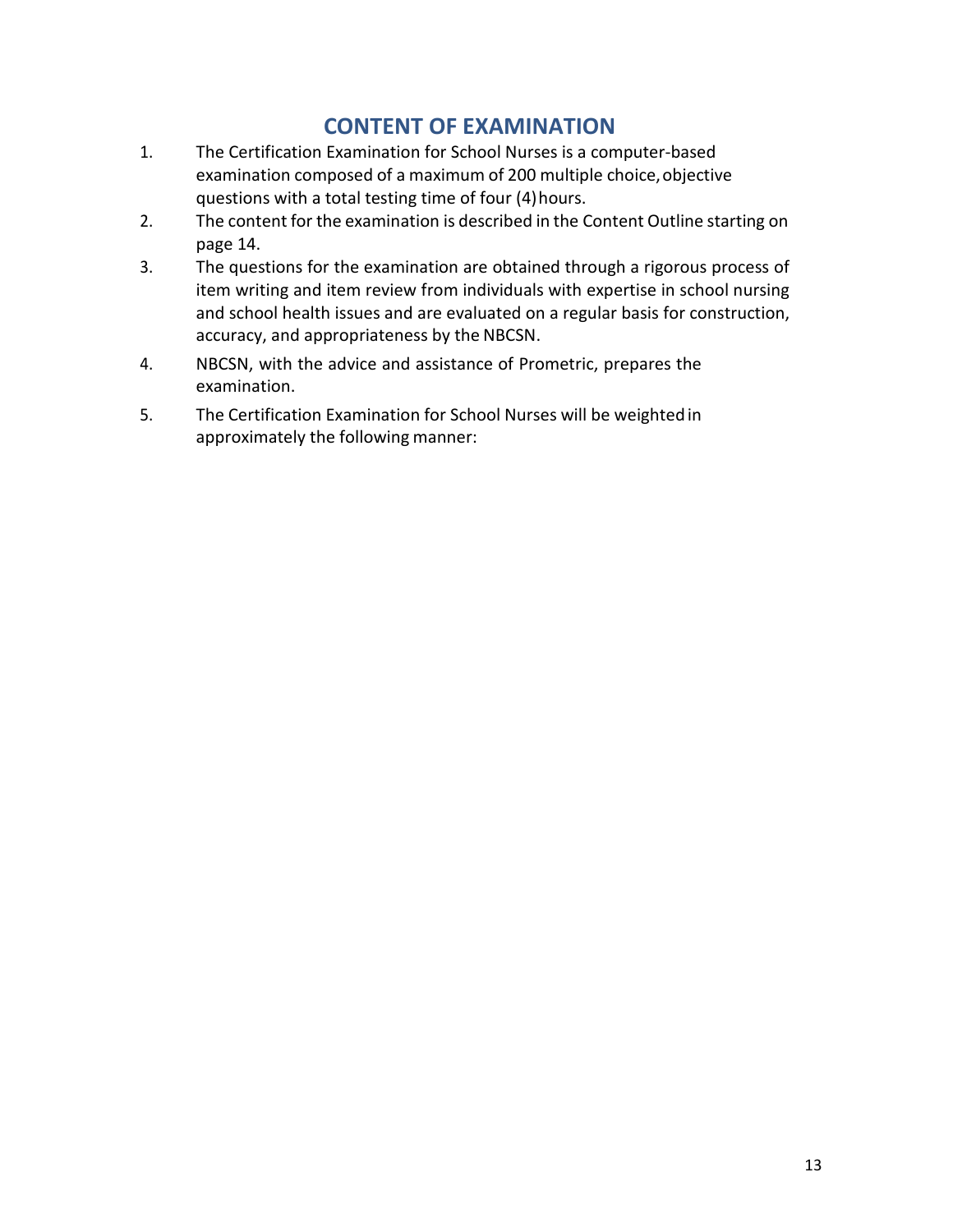### **CONTENT OUTLINE**

|    | <b>HEALTH APPRAISAL</b>                | 26% |
|----|----------------------------------------|-----|
| Ш  | HEALTH PROBLEMS AND NURSING MANAGEMENT | 27% |
| Ш  | HEALTH PROMOTION/DISEASE PREVENTION    | 20% |
| IV | SPECIAL HEALTH ISSUES                  | 14% |
|    | PROFESSIONAL ISSUES                    | 13% |
|    |                                        |     |

#### I. HEALTHAPPRAISAL

- A. General Physical Health
	- 1. Data Collection
		- a. Subjective
		- b. Objective
	- 2. Interpretation of Data/ Planning
	- 3. Intervention/Referral
	- 4. Evaluation
- C. Systems
	- 1. Cardiovascular
		- a. Data Collection
		- b. Interpretation / Planning
		- c. Intervention/ Referral
	- 2. Ears
		- a. Data Collection
		- b. Interpretation / Planning
		- c. Intervention/ Referral
	- 3. Endocrine
		- a. Data Collection
		- b. Interpretation / Planning
		- c. Intervention/ Referral
	- 4. Eyes
		- a. Data Collection
		- b. Interpretation / Planning
		- c. Intervention/ Referral
	- 5. Gastrointestinal
		- a. Data Collection
		- b. Interpretation / Planning
		- c. Intervention/ Referral
	- 6. Musculoskeletal
- B. General Psychosocial Health
	- 1. Data Collection
		- a. Subjective
		- b. Objective
	- 2. Interpretation of Data/ Planning
	- 3. Intervention/Referral
	- 4. Evaluation
		- a. Data Collection
		- b. Interpretation / Planning
		- c. Intervention/ Referral
	- 7. Neuro-Developmental
		- a. Data Collection
		- b. Interpretation / Planning
		- c. Intervention/ Referral
	- 8. Nose, Mouth, and Throat
		- a. Data Collection
		- b. Interpretation / Planning
		- c. Intervention/ Referral
	- 9. Reproductive/Genitourinary
		- a. Data Collection
		- b. Interpretation / Planning
		- c. Intervention/ Referral
	- 10. Respiratory
		- a. Data Collection
		- b. Interpretation / Planning
		- c. Intervention/ Referral
	- 11. Skin and Scalp
		- a. Data Collection
		- b. Interpretation / Planning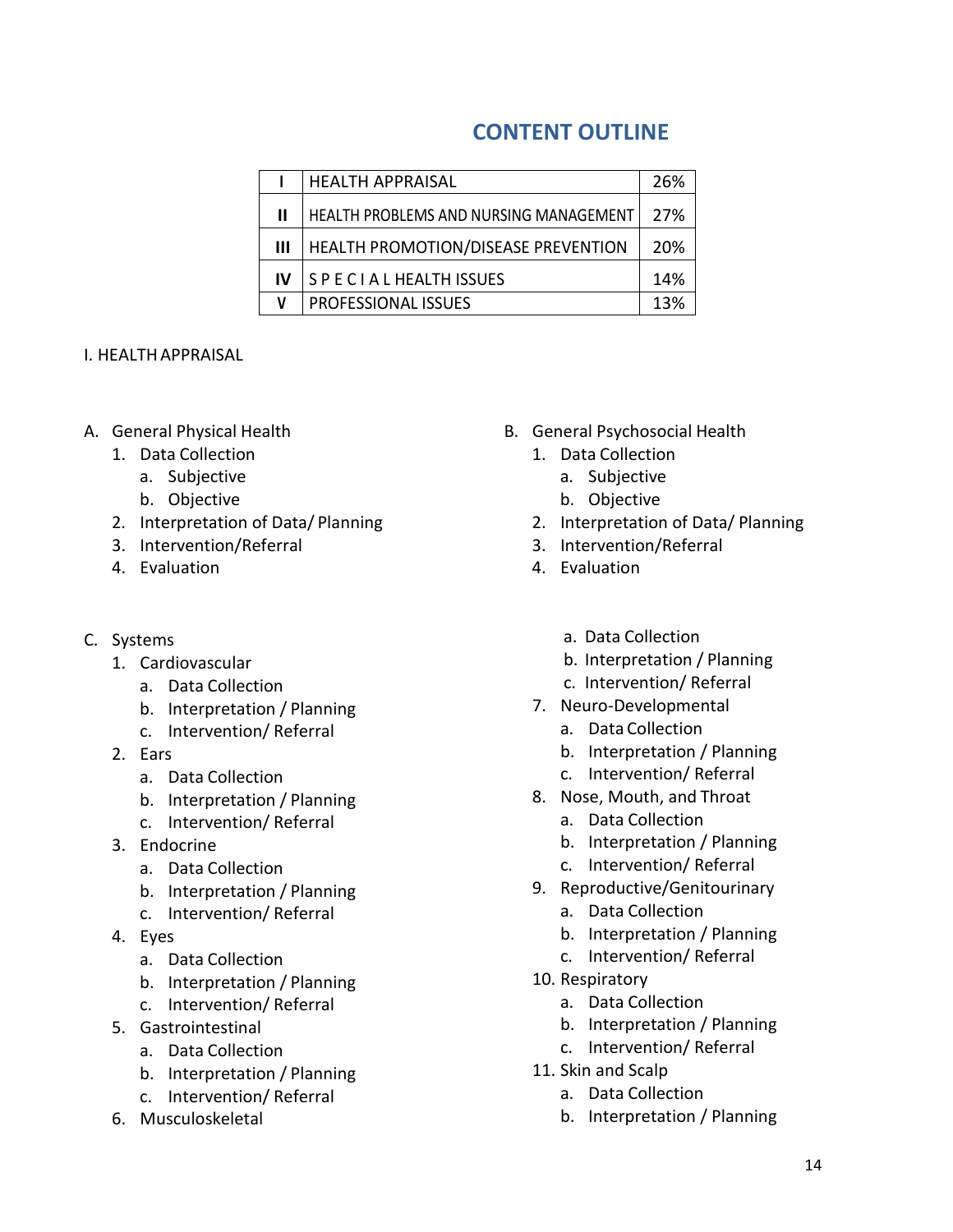c. Intervention/ Referral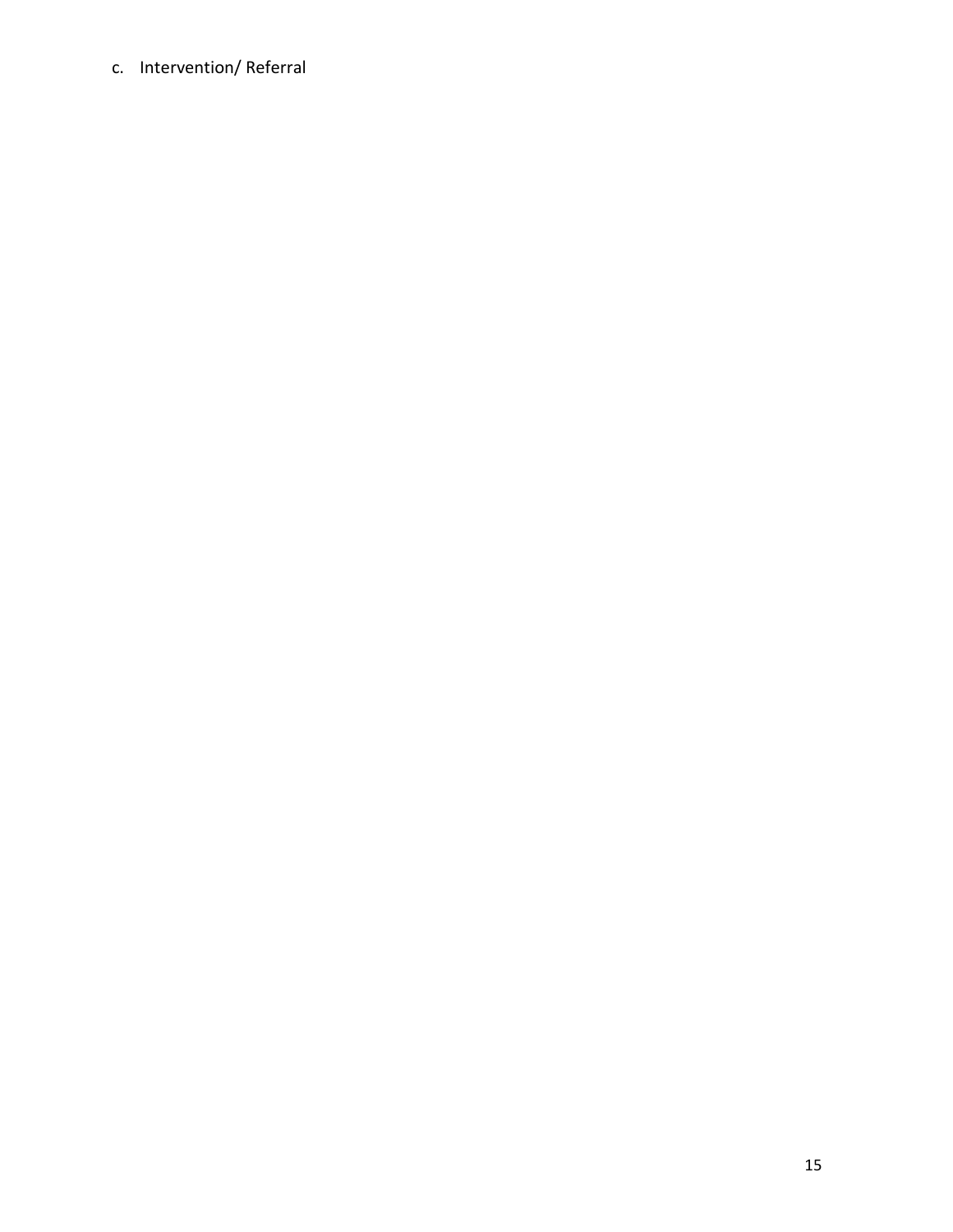#### II. HEALTH PROBLEMS AND NURSING MANAGEMENT

- A. Emergency Care
	- 1. Abdomen
	- 2. Anaphylaxis
	- 3. Burns
	- 4. Cardiac
	- 5. Dental/Oral
	- 6. Head trauma
	- 7. Hemorrhage/bleeding
	- 8. Lacerations/Punctures/Avulsions
	- 9. Overdose, Poisoning, and Exposure
	- 10. Respiratory
	- 11. Spinal Cord
	- 12. Neurological
	- 13. Mental Health
	- 14. Musculoskeletal
	- 15. Other
- B. Acute, Episodic, and Chronic Conditions
	- 1. Cardiovascular system
	- 2. Gastrointestinal system
	- 3. Genitourinary/Reproductive system
	- 4. Eye, Ear, Nose, and Throat
	- 5. Integumentary system
	- 6. Mental Health
	- 7. Metabolic and Endocrine system
	- 8. Multisystem
		- a. Autoimmune Diseases
		- b. Allergies
		- c. Cancer
		- d. Genetic/Birth Defects
		- e. Other
	- 9. Musculoskeletal system
	- 10. Neurological system
	- 11. Respiratory
- C. Communicable Diseases
	- 1. Bacterial infection
	- 2. Viral infection
	- 3. Fungal infection
	- 4. Sexually Transmitted Infection/Disease
	- 5. Infestations
	- 6. Other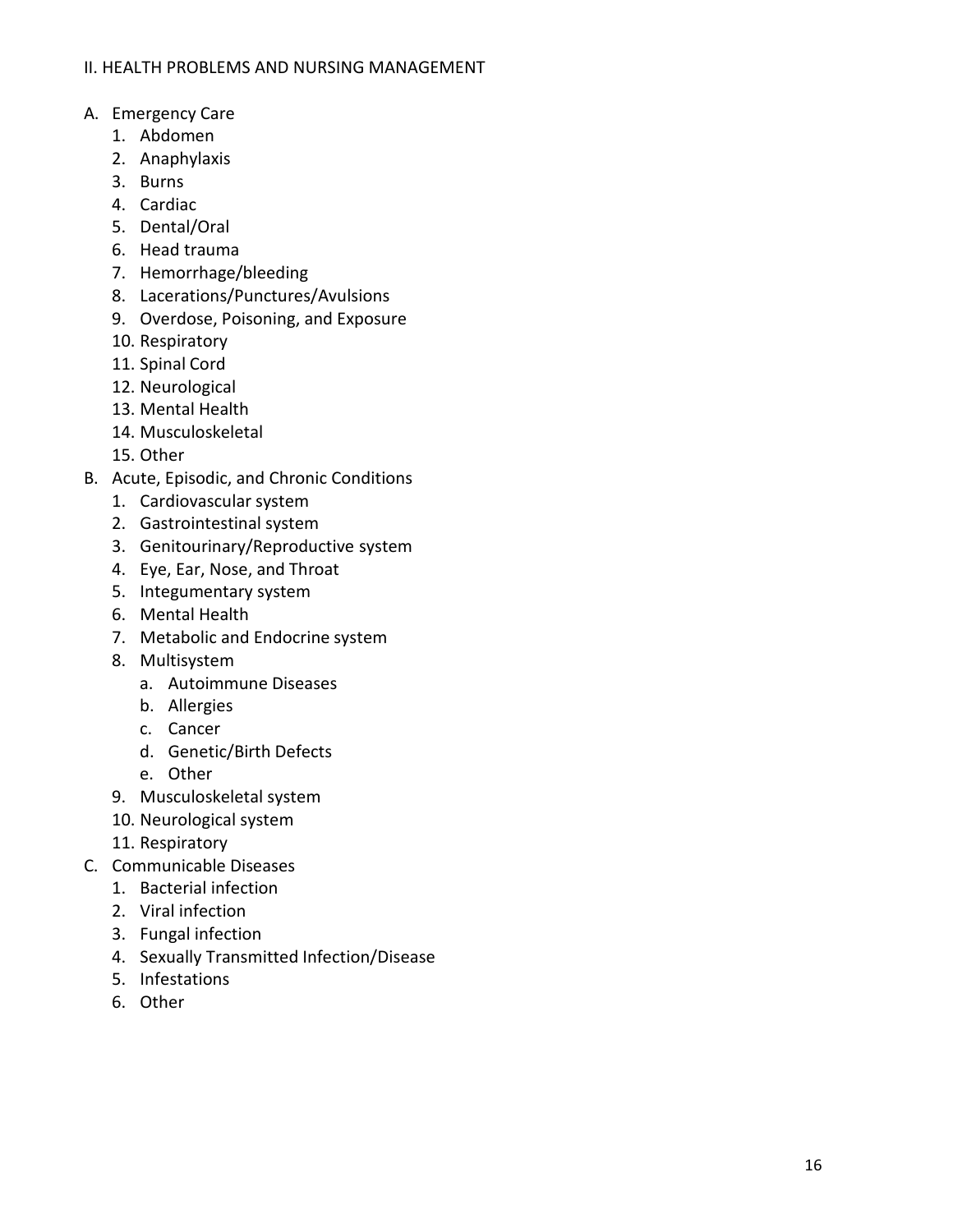- A. Immunizations
- B. Risk Reduction and Infection Control
	- 1. Identification of Risk Factors
	- 2. Prevention Methods
		- a. Surveillance
		- b. Self-Care Skills
		- c. Group Education
- C. Health Education
	- 1. Students
		- 2. Staff
		- 3. Families
		- 4. Communities/Stakeholders
- D. Counseling / Conflict Resolution
- E. Community Health Needs
- F. Cultural Considerations
- G. Environmental Concerns
- H. Safety Education
- I. Disaster Preparedness

#### IV. SPECIAL HEALTH ISSUES

- A. Special Health Needs
	- 1. Abuse and Neglect
	- 2. Assistive Care
	- 3. Eating Disorders
	- 4. Human Sexuality
	- 5. Gender Identity
	- 6. Pregnancy/Parenting
	- 7. Physical Problems (e.g. organ transplant, disabilities)
	- 8. Psychosocial Problems (e.g. self-harm, trauma, suicide)
	- 9. Substance Use, Abuse, and Addiction
	- 10. Assistive Technology
	- 11. Bullying Harassment, and Violence
	- 12. Other (e.g., human trafficking, homelessness/poverty, food insecurity)
- B. Educational/Health Management
	- 1. Legal Considerations
		- a. Laws Relating to Special Education (e.g., IDEA)
		- b. Americans with Disabilities (504)
	- 2. Plans
		- a. Individualized Education Plan
		- b. Individualized Healthcare Plan
		- c. Section 504 Plan
		- d. Emergency Action Plan
	- 3. Resources/Referrals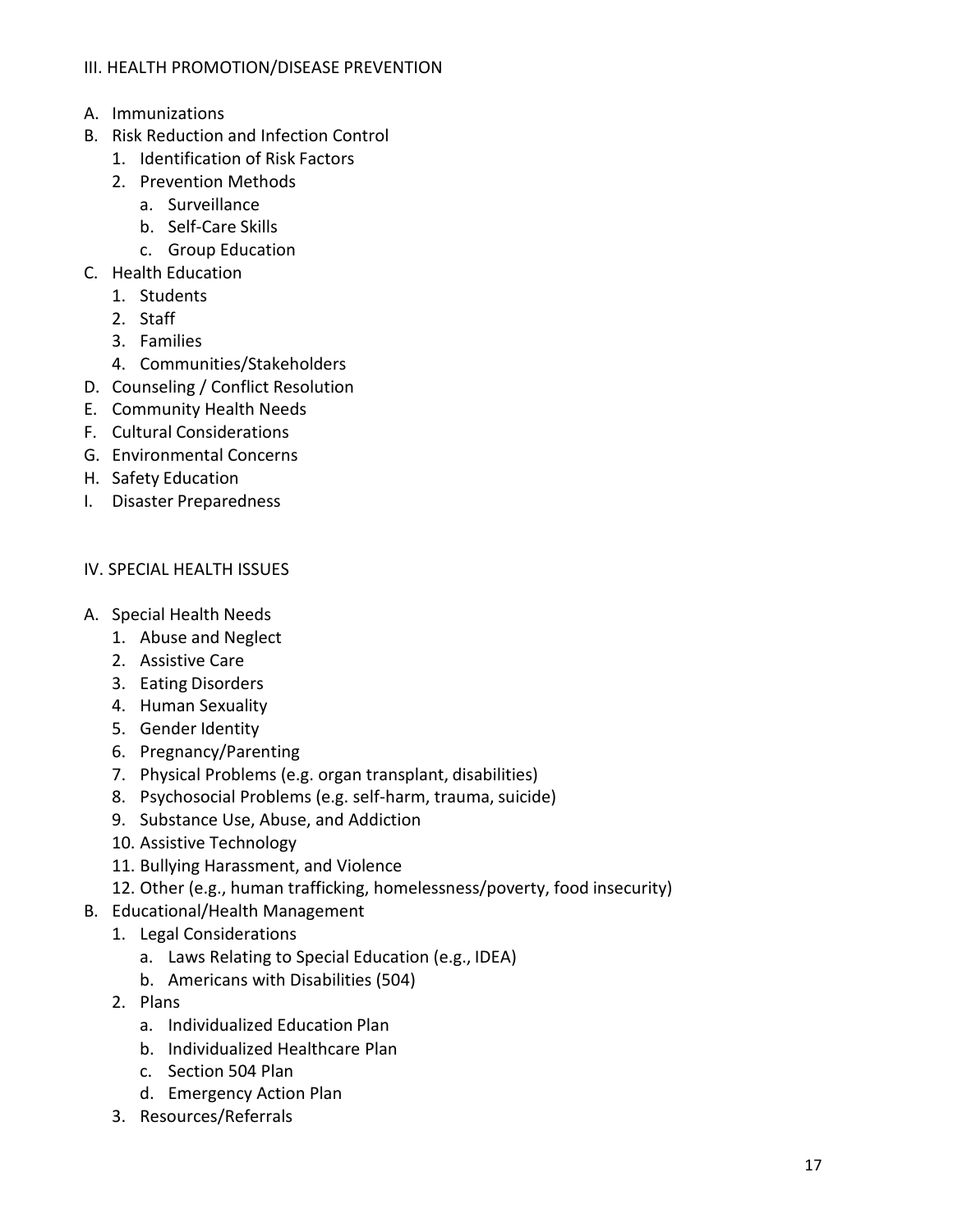#### V. PROFESSIONAL ISSUES

- A. Code of Ethics (ANA/NASN)
- B. Nurse Practice Act/Licensure/Certification/ Scope and Standards of Practice
- C. Administrative
	- **1.** Accountability/Responsibility
		- a. Job Description
		- b. Malpractice
		- c. Documentation
	- **2.** Supervision, Delegation, and Evaluation
		- a. Professional Licensed Staff
		- b. Unlicensed Personnel
	- **3.** Leadership (e.g. mentoring, orienting, advocating)
- D. Consultation to Administration on Health Issues
	- **1.** State and Federal Laws, Regulations, and Guidelines
	- **2.** School Board Policy
	- **3.** School Health Services
- E. Electronic and Hard Copy Health Records
	- **1.** Accuracy
	- **2.** Confidentiality
	- **3.** Storage / Retention
	- **4.** Student and Parent Rights
	- **5.** Access to Records
	- **6.** Authorization for Release/Exchange of Information
	- **7.** Analysis and Reporting
- F. Medication
	- **1.** Administration
	- **2.** Prescription
	- a. Nonprescription
	- **3.** Authorization
		- a. Medical
		- b. Parental
	- **4.** Documentation (e.g. administration, errors)
	- **5.** Storage, Safety, and Disposal
- G. Treatment Policy
	- **1.** Authorization for Treatment
	- **2.** Protocols and Procedures
- H. Legal Issues
	- **1.** Child Abuse/Neglect Reporting
	- **2.** Confidentiality (e.g., HIPAA, FERPA)
	- **3.** Communicable Disease Reporting
	- **4.** Workplace Environment (e.g. discrimination, harassment)
	- **5.** Local Policy, State, and Federal Laws (e.g., McKinney-Vento, ESSA)
- I. Research and Evidence-Based Practice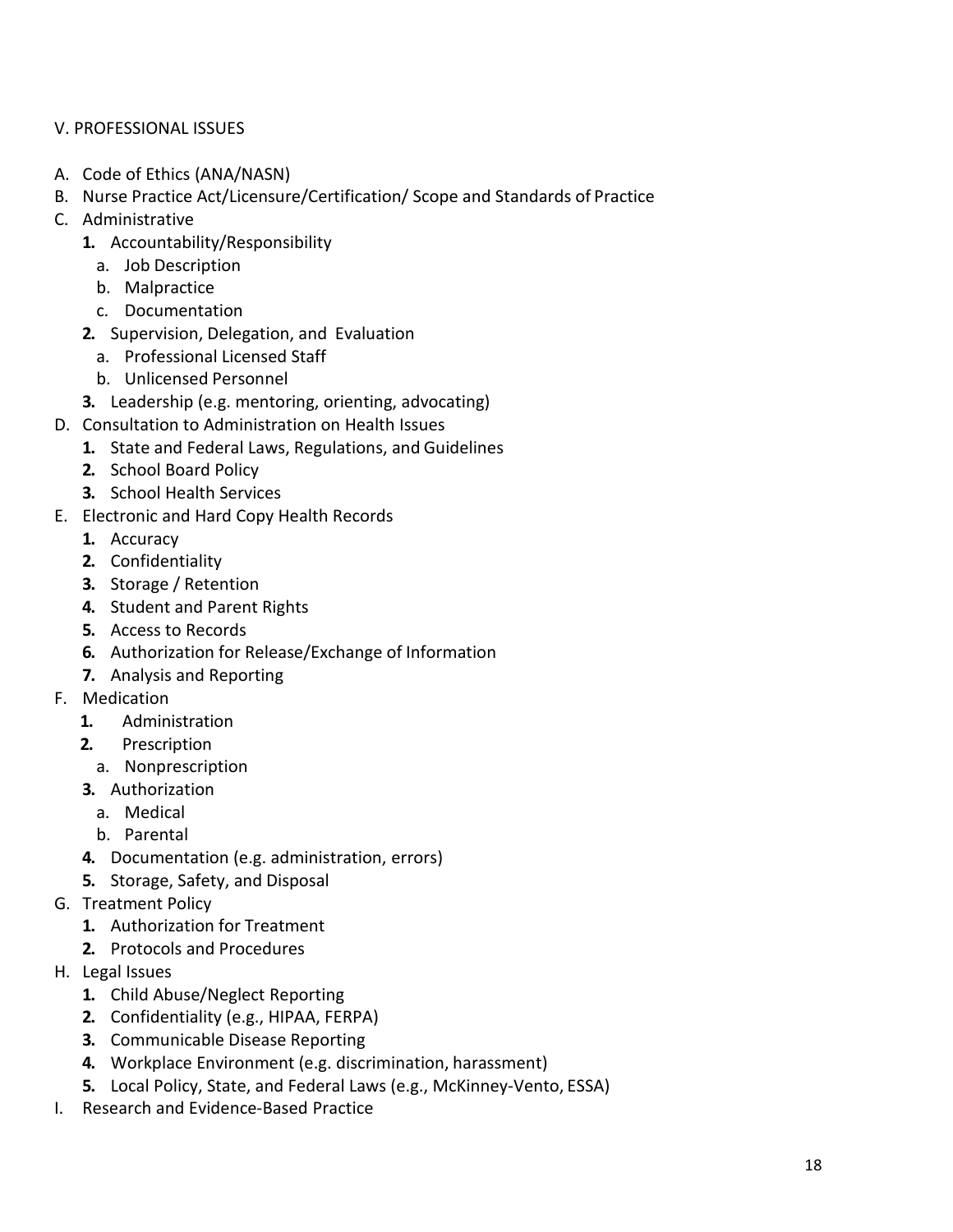# **SAMPLE EXAMINATION QUESTIONS**

In the following questions, choose the one best answer.

#### **1. In the school setting, a student with a seizure disordershould:**

- a. wear a helmet for protection.
- b. have a seizure action plan on file.
- c. sit near the teacher for close supervision.
- d. have a medic alert tag for field trips.

#### **2. When writing a Health Plan for a student with seizures, which of the following need NOT be considered?**

- a. Altered health maintenance related to knowledge deficit of benefitsof compliance to prescribed regimen.
- b. Potential for self-esteem disturbance related to chronic condition.
- c. Potential for aspiration related to seizure activity.
- d. Potential for infection related to chronic conditions.

#### **3. A doctor has faxed the nurse the medical information about a student's newly diagnosed seizure condition. In order to manage this student's care at school, the nurse should first:**

- a. talk with the teacher about the student's need for classroomsafety.
- b. talk with the campus administrator about the student needingadditional services.
- c. talk with the parent to determine how the family and student arecoping with the condition.
- d. talk with the PE teacher about changes in the student's activitylevel.
- **4. There has been an accident on the playground. When the nurse arrives, a 10 year old student is observed to be holding their front tooth. The nurse asks the teacher to call the parent because the child must be transported to a dentist immediately. The nurse then should:**
	- a. clean off the tooth by rubbing and rinsing with normalsaline.
	- b. protect the tooth by wrapping in a gauze pad ortissue.
	- c. rinse the tooth with water while holding it by the crown.
	- d. drop in milk solution while holding the tooth by thecrown.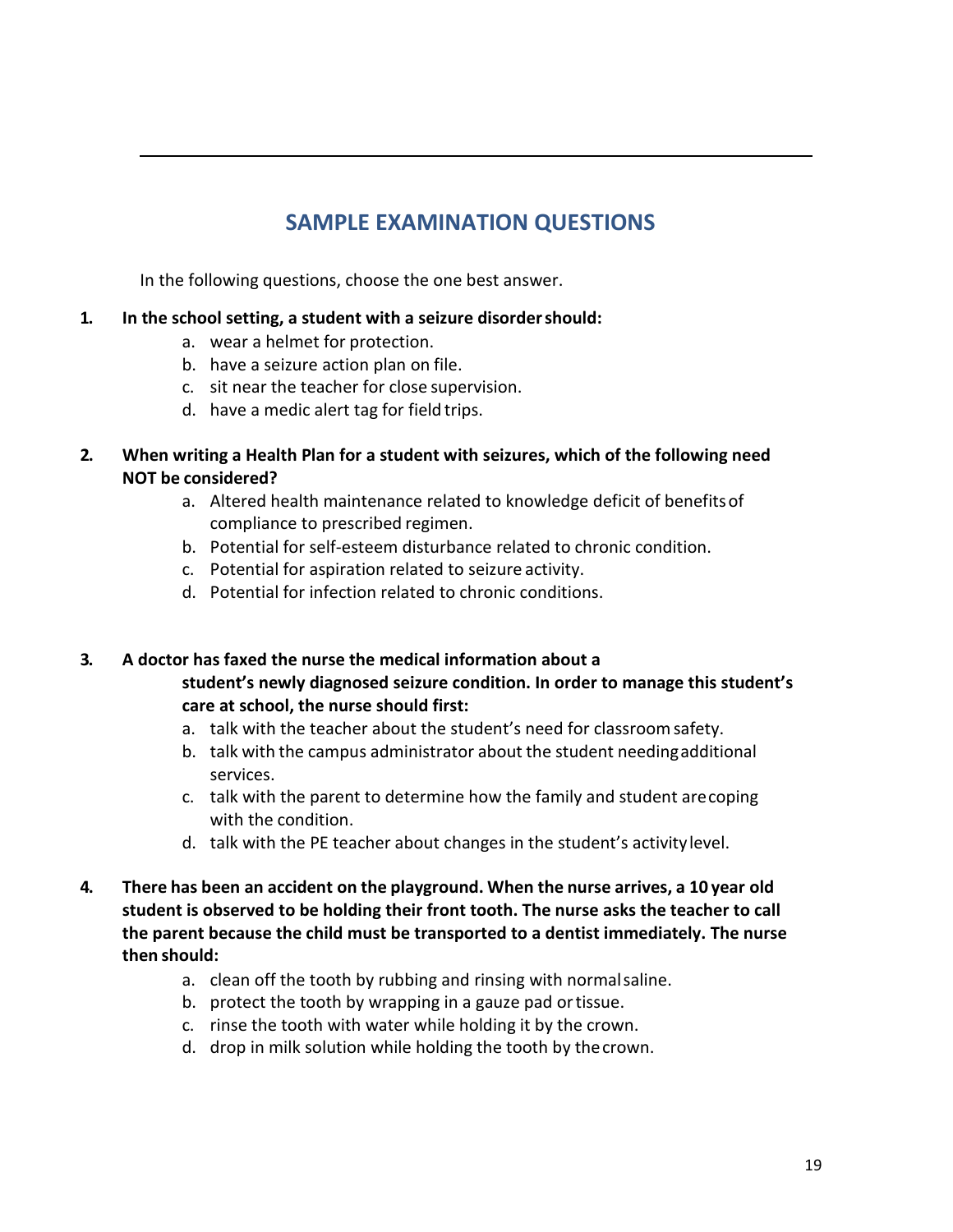- **5. The nurse suspects a medication protocol in the district is not best practice. Which of the following is the least appropriate methodfor investigation?**
	- a. Contact the state's school nurse consultant.
	- b. Conduct a literature review.
	- c. Ask a colleague in a neighboring district.
	- d. Survey the state's regulations, legislation and guidelines.
- **6. The health department conducts vision and hearing screening as a contracted service to the school district. The students' vision and hearing screening records are:**
	- a. subject to the privacy accorded by the Family Education Rights Privacy Act (FERPA) and belong to the school district.
	- b. subject to the privacy accorded by Health Insurance Portability and Accountability Act (HIPAA) and belong to the health department.
	- c. subject to the privacy accorded by Section 504 of the Rehabilitation Act of 1973 and belong to the school district.
	- d. considered mandated health information and not subject to privacy rules.
- **7. A Methicillin resistant Staphylococcus aureus (MRSA) outbreak in theschool is best combated by:**
	- a. isolation of infected students.
	- b. frequent hand washing.
	- c. notifying health department.
	- d. closing the school for decontamination.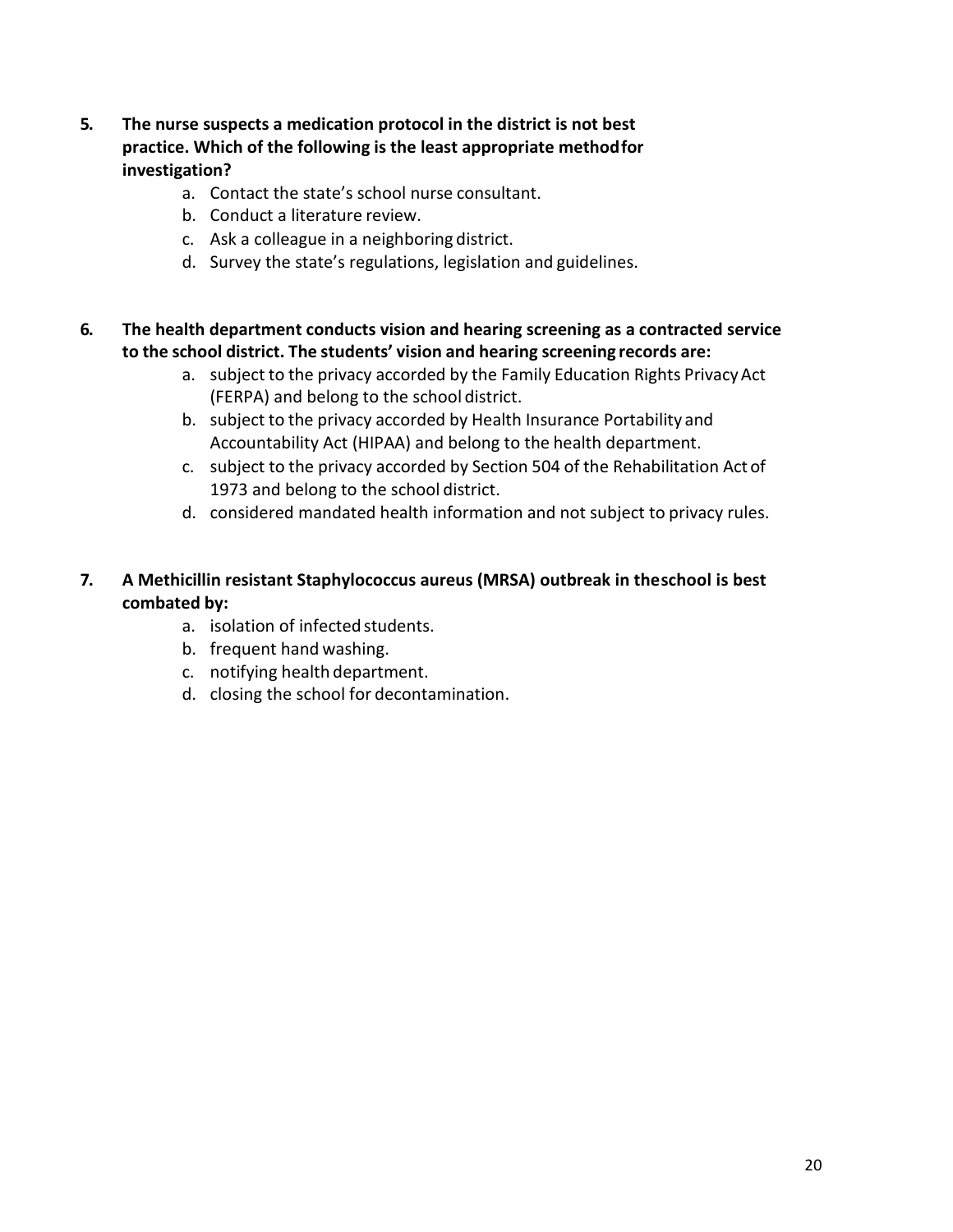**8. A nine year old student with Type I Diabetes presents to the school nurse to report that their blood sugar is high and theyneed to self-administer a correction dose of insulin. They have an individualized health care plan in place with parental signature, as well as signed written orders for short acting insulin daily atlunch and "as needed" for blood glucose readings >150 from their health careprovider. Their meter reads 242 and the prescriber's order for determining the correction doseis:**

# **Blood Glucose - 150**

#### **50**

**They have their insulin pen and asks the nurse to double check that they have dialed in the correct number of units. It is 10am and his scheduled lunchtime is at noon.**

**The appropriate correction dose of insulin to administer would be:**

- a. 2 units of Lantus insulin.
- b. 1.5 units of Lantusinsulin.
- c. 2 units of Novaloginsulin.
- d. 1.5 units of Novalog insulin.
- **9. A 6th grade student has transferred into the district during the absence of the school nurse. Upon return, the nurse finds a written health care plan with parent signature, orders from the physician for an Epipen to be administered "as needed" for severe allergy reactions to nut products, and an unexpired autoinjectable epinephrine 0.15mg. pen in the mailbox. After introducing herself tothe student and noting that the student is of normal height and weight for her age, the most appropriate next action for the school nurse would be to:**
	- a. make copies of all paperwork and distribute to allstaff and volunteerswho may have contact with the student.
	- b. call the ordering physician to clarify the correct dose of the epinephrine.
	- c. call the parent to obtain an additional "back up" dose of medication to be used for field trips.
	- d. take a photo of the child and attach to the health care plan toassist appropriate staff in identifying this at-riskstudent.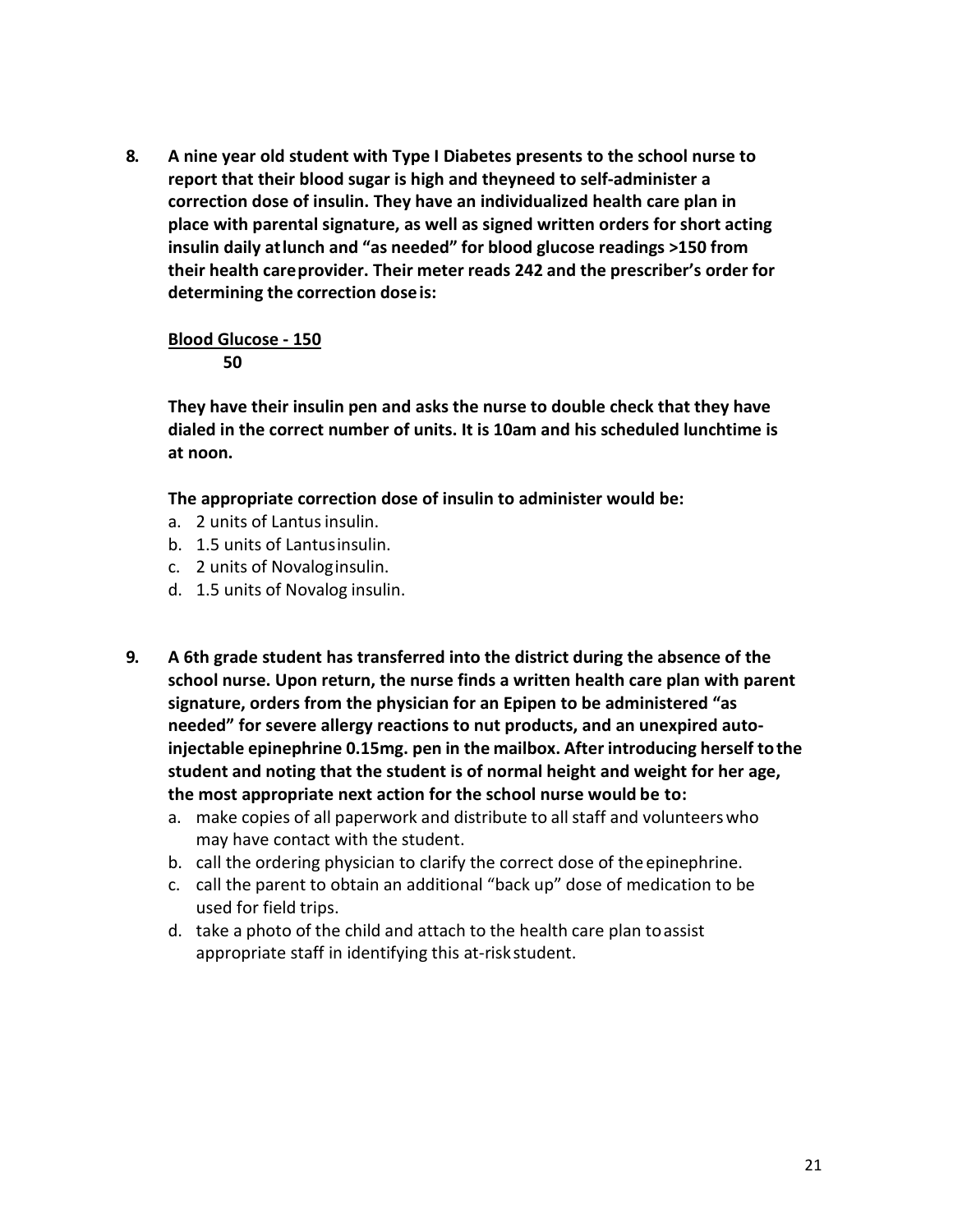- **10. During a health lesson, the school nurse is talking to middle school students about the importance of building strong bones now to prevent fractures and osteoporosis. Which of the following facts is NOT important to include?**
	- a. Bone growth doubles during ages 9-18, so calcium requirementsdouble.
	- b. In addition to calcium rich foods, sunlight and weight-bearing exercisebuild strong bones.
	- c. Calcium rich foods include broccoli, cheese and yogurt.
	- d. When fractures occur in children, bone density screening is recommended to detect rickets or osteoporosis.
- **11. A 13-year-old boy has become a frequent visitor complaining of severe headaches. Upon his most recent visit, the nurse notices bruises on his neck and petechiae around his eyes, and suspectsthat he may be involved in the"choking game". The nurse's first course of action should be to:**
	- a. refer to the counselor for suicide assessment.
	- b. visit with the principal to determine if other students have talked about this dangerous activity.
	- c. call his parents to warn them about her suspicions and to increasetheir vigilance.
	- d. talk to the student about his activities during time spent alone.
- **12. A 5-year-old student is brought to the school nurse by a teacher. The teacher states the student fell off of the monkey bars and landed on right arm. The child is crying and complaining of pain around the right elbow. The nurse notes swelling at the site. The nurse should**
	- a. put ice on the site, put the arm in a sling, and notify the parent(s).
	- b. put ice on the site, notify the parent(s), and send the child back to class.
	- c. put ice on the site, notify the parent(s), and recommend follow-up with the primary care provider.
	- d. put ice on the site, notificy the parent(s), and recommend follow-up with the primary care provider at the end of the day.

#### **Correct Answers to Sample Questions:**

1.b; 2.d; 3.c; 4.d; 5.c; 6.a; 7.b; 8.c; 9.b; 10.a; 11.d; 12.c

For more sample questions see the Exam Prep section of the website [https://www.nbcsn.org/challenge-the-school](https://www.nbcsn.org/challenge-the-school-nurse-3/)nurse-3/